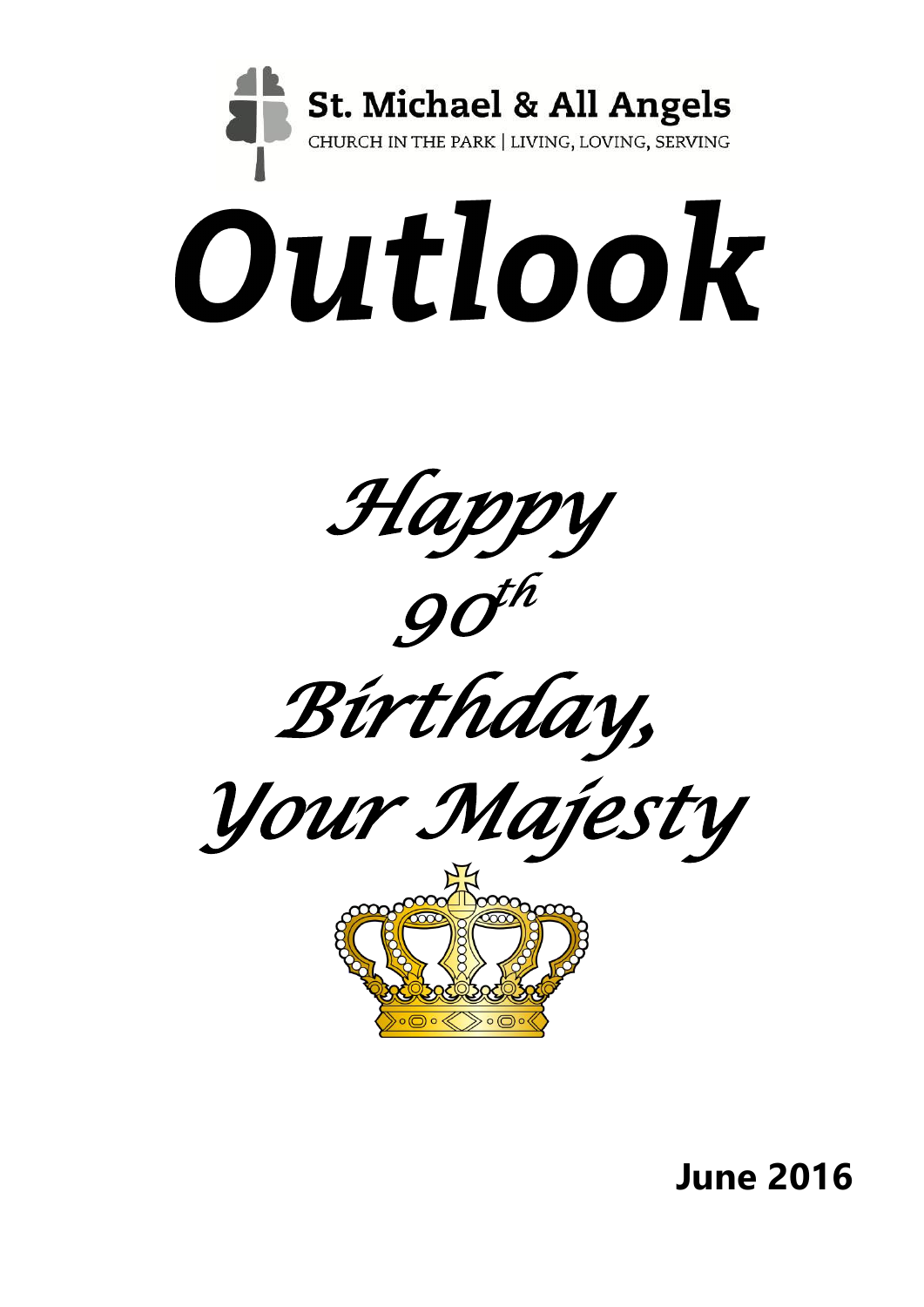### **Welcome to Your Church**

The fact that you are reading these words suggests that you are a new reader of this magazine. Either you are a newcomer to this area or you are a visitor.

If you are a visitor, we hope that you have enjoyed your visit to our church; that you have found it interesting, instructive and conducive to prayer. If you are going to be here at one of our regular service times, we hope that you will join us in the worship of God and we ask that you take our greetings back to your own church.

If you are new to this Parish, we bid you welcome and invite you to join us and share in the fellowship of God's family in Hughenden. This magazine gives details of the regular times of worship here. We hope that you will find something to meet your spiritual needs. The printed word is cold and remote and we would like to make personal contact with you, so please leave your name and address in the box at the back of the church.

Whoever you are who reads these words, may God bless you, sustain you and protect you, your family and friends, now and always.

#### **Grant us Lord, faith to believe and strength to do thy will**

\_\_\_\_\_\_\_\_\_\_\_\_\_\_\_\_\_\_\_\_\_\_\_\_\_\_\_\_\_\_\_

| <b>Outlook</b> |  |
|----------------|--|
|----------------|--|

#### **Editorial team** Sylvia Clark

**Front cover picture**

Bob & Jane Tucker Christopher & Jane Tyrer **Printing Clark and team** Brian Clark and team

> Parish Website: www.hughendenparishchurch.org.uk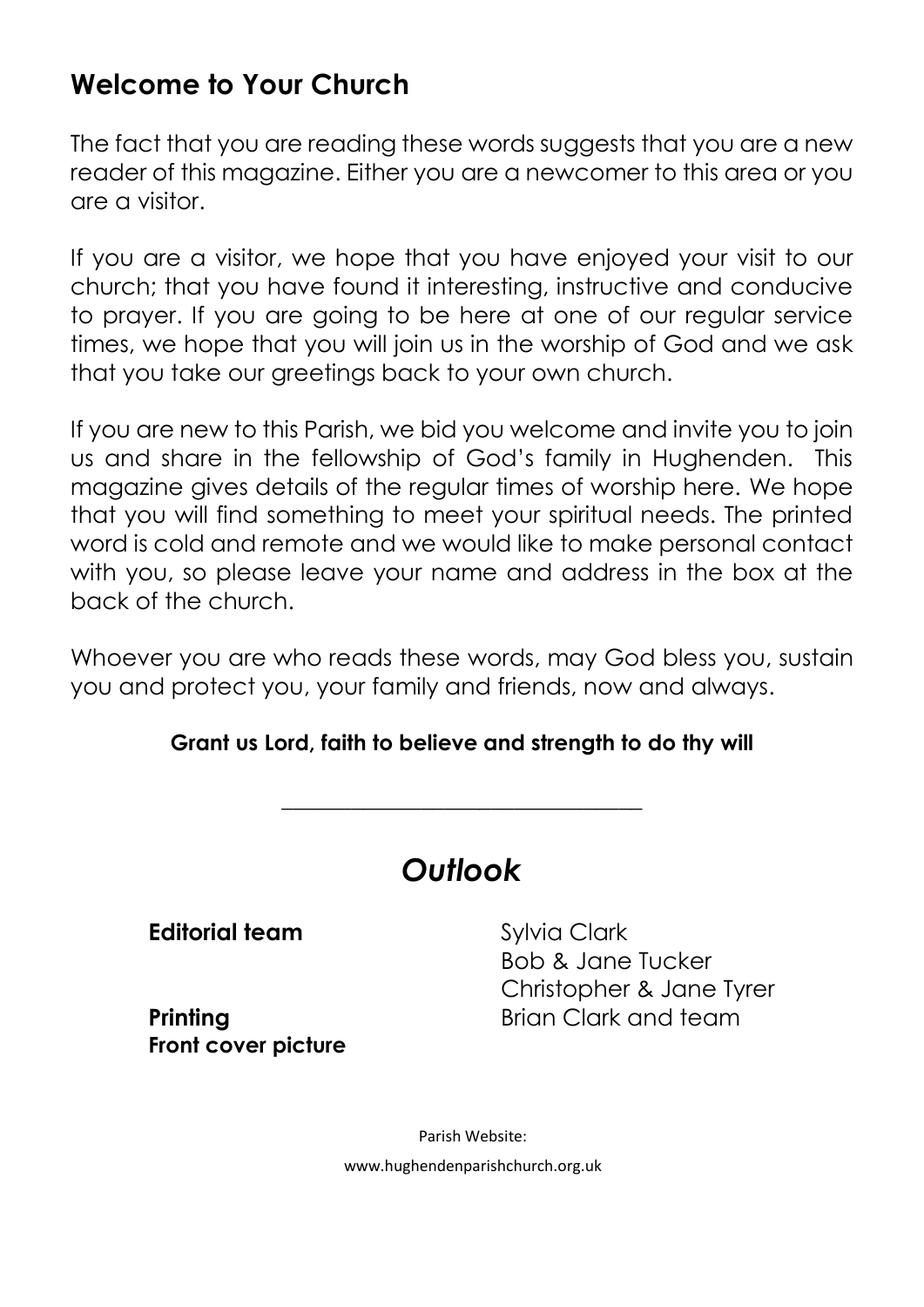# **June 2016**



### **Dear Readers,**

As we go to press, Her Majesty The Queen's actual 90<sup>th</sup> birthday has been and gone; celebrations at Windsor including a 900 strong horse display are well underway, but as we anticipate in our cover this month, her official birthday will be in June along with the many public events and street parties that will mark the anniversary.

Monarchist or Republican, few deny the value of the years of unswerving service given by The Queen so faithfully and through such changing and challenging times.

As Patron of the Mothers' Union (currently celebrating its own 140 years of service) we are especially asked to pray (see this month's prayer points) for The Queen's service to that organisation: one of many which she supports.

The Queen's birthday celebrations are not the only significant dates worthy of note: the formal Induction and Installation of our new Vicar is almost upon us and an update of the various preparations and arrangements is the first article herein.

Then of course there is the Referendum……

#### **Jane and Christopher Tyrer (Editors)**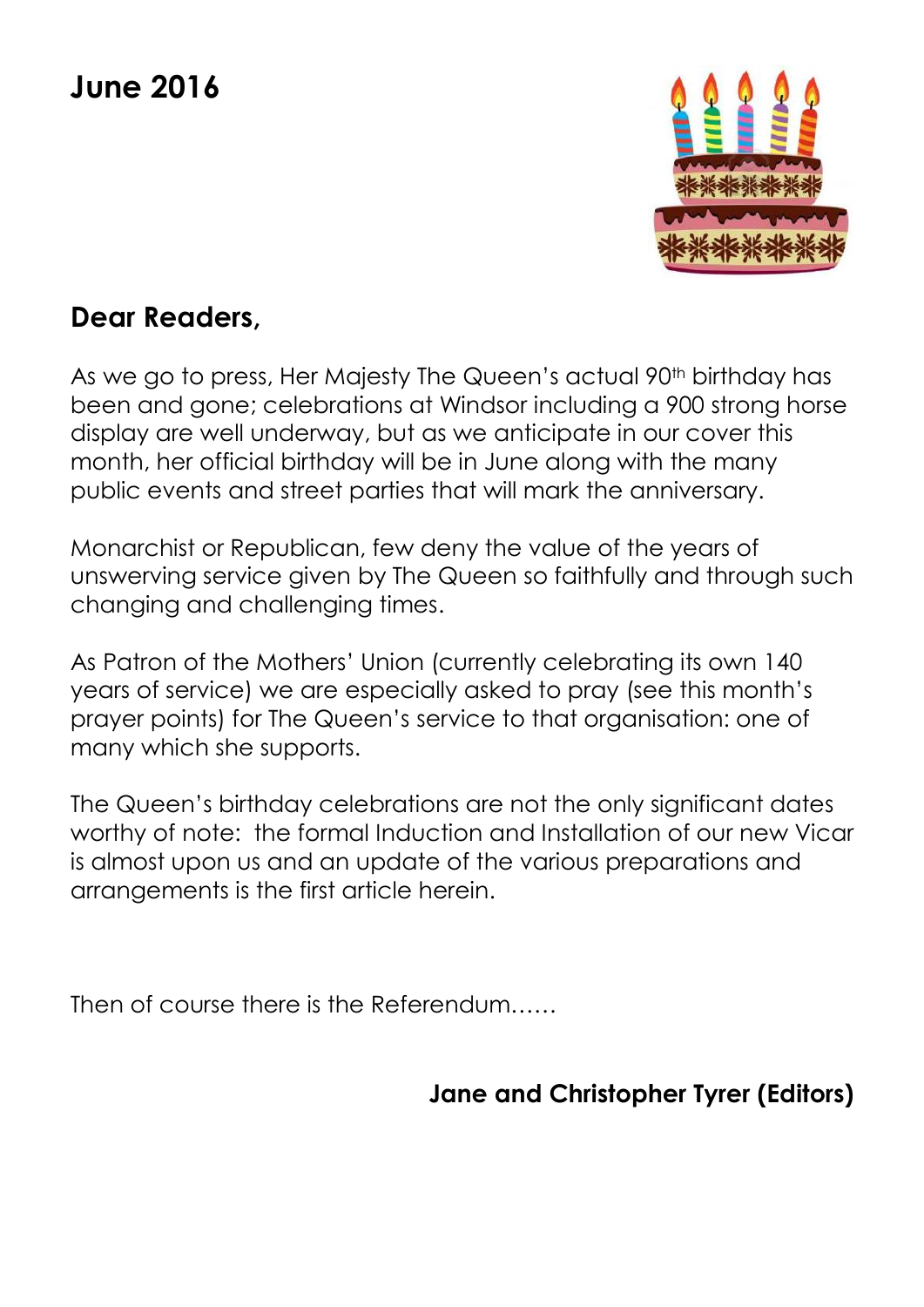### **The Vacancy – the final update…**

As you should all know by now, the Revd Keith Johnson will be inducted and installed as Vicar of Hughenden on **Wednesday the**  13<sup>th</sup> July at 7.30pm. The Bishop of Buckingham is expected to preside and amongst those in attendance are expected to be the Area Dean, The Revd Dave Bull, who is Team Rector at All Saints, Marlow, the Lay Chair of Wycombe Deanery Synod, Graeme Slocombe and the Revd Canon Rosie Harper, representing the Patron, the Oxford Diocesan Board of Patronage. There will be a number of local clergy who will come and meet and welcome Keith and his family as well as local dignitaries, locally from Hughenden and from Wycombe. It will be an uplifting occasion as Keith begins his ministry amongst us and we hope that as many as possible will make the effort to be present to welcome him, his wife Rachel and their sons, Luke and Samuel.

After the service there will be refreshments provided in Hughenden Village Hall which will consist of a finger buffet of hot and cold dishes, with wine and soft drinks. We have been asked why we have booked the Village Hall: the reasons are those of convenience and space: those who are organising the food can do so free from the service going on around them and we can get far more people comfortably inside the Village Hall than in and around the Church.

We are seeking **offers of accommodation** overnight on the 13<sup>th</sup> July. There may well be members of Keith's present congregation in Chatham who will wish to come for our service. Some will not be able to be with us because of the demands of work the next day and distance, but some will make the journey and may want to stay overnight rather than face the M25 late-ish at night. Please will anyone, who would be willing to host, let us know. We have received three offers to date, for which we are very grateful. Please do not feel offended if your offer is not taken up – we are just being prepared and making sensible contingency plans!

Keith and his family are planning on moving in towards the end of June. **Please let them settle in.** Keith may go on a retreat before the 13<sup>th</sup> but, in any event, he will have plenty to do. In the meantime, work to the Vicarage has commenced. It involves some slight reconfiguration of the upstairs facilities, improvements to the accommodation and floors, updating and decorating generally and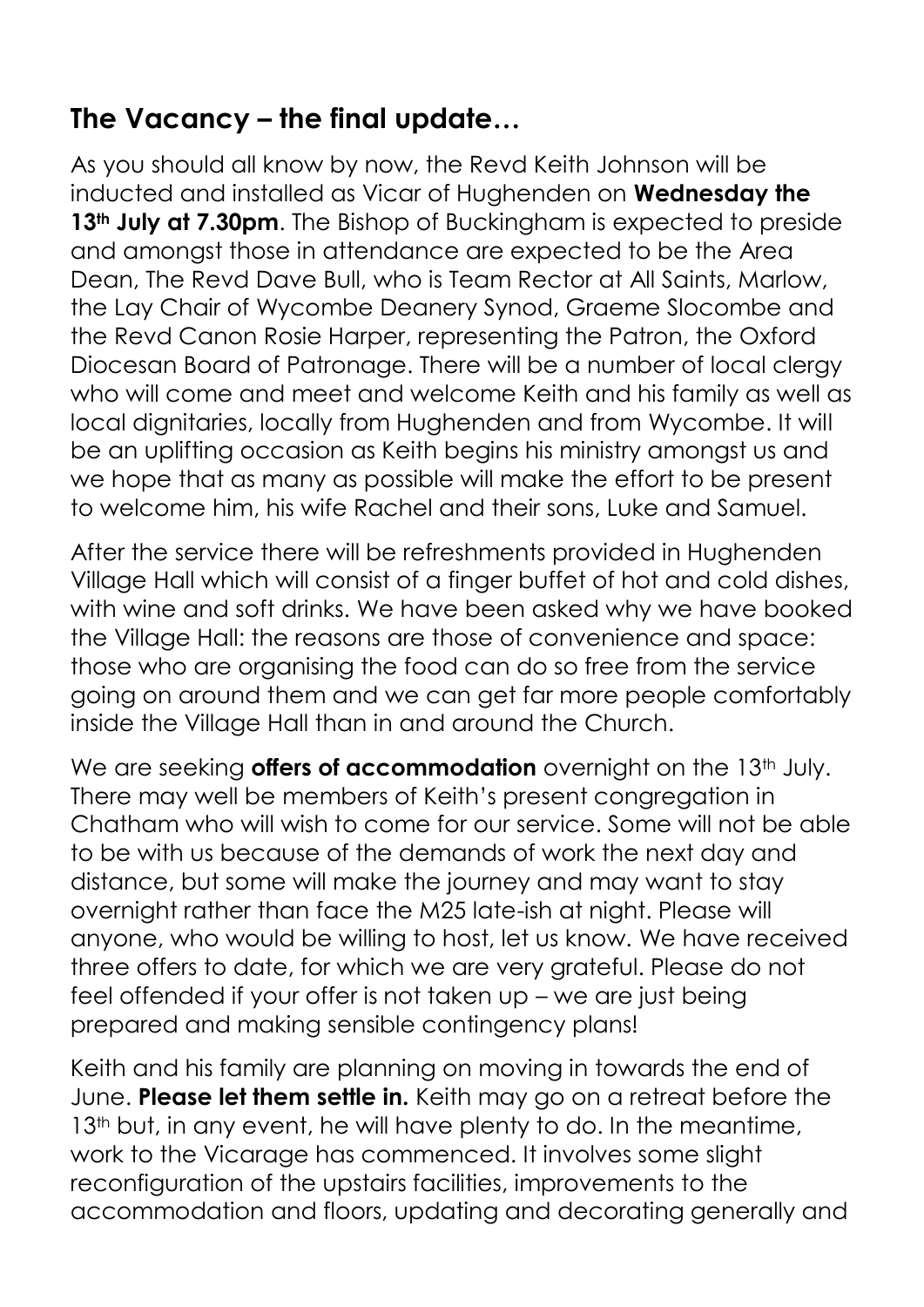some repair work to part of the drive. This work is well underway and we are very grateful to Brian Clark and a small team who have been looking after this work, from our point of view. It is being carried out under the auspices of the Diocese with approved diocesan contractors. Thanks are also due to David Lowe for work in the garden, including pruning some vegetation and cutting the grass, as well as to a team that removed some carpets and have done some general maintenance work during the Vacancy. Since the Vicarage was not leased out, a team has been visiting regularly to make sure that all is well and, especially in the colder periods, to make sure that there have been no leaks. **Many thanks to all those involved in getting the Vicarage ready.**

We are very grateful to **Alan Jaycock** who has been taking photographs of members of the congregation. Keith requested this to be done, in order to get to know and put names and faces together as part of his preparation. There is no obligation, should you for whatever reason, not wish to be recorded!

On **Saturday the 2nd July,** we are organising **a day of cleaning and clearing in and around the Church**. Inside, we are hiring some highreach cleaning machinery to vacuum out the high recesses, as well as the not so high reaches, of the inside of the Church. Inevitably this will dislodge as well as "hoover" up dirt, dust and cobwebs etc. above arms' reach. We hope that as many able bodied people as possible will come and clean up the inside of the Church. Old clothes, energy and a sense of humour might come in handy. Those with arachnophobia might prefer to work outside! For, in addition to cleaning inside, we want to have a general tidy up of the churchyard. We hope to cut the grass across all the usual areas and, perhaps, some of the areas which do not get cleared. Since our sheep departed, the grass has been allowed to grow during the summer. Some valiant attempts are regularly made with the wider areas for which we are very grateful as, indeed, we are with the wonderful work done by the regular lawnmowers.

The question of how to look after the graves that are not regularly tended by relatives is a complex one to which we have turned our thoughts. We would love to be able to tidy up those graves at the edges and extremities which are no longer tended by relatives and have become overgrown. Some are quite old; some not so: we are giving thought as to how we can approach this, if, indeed, we can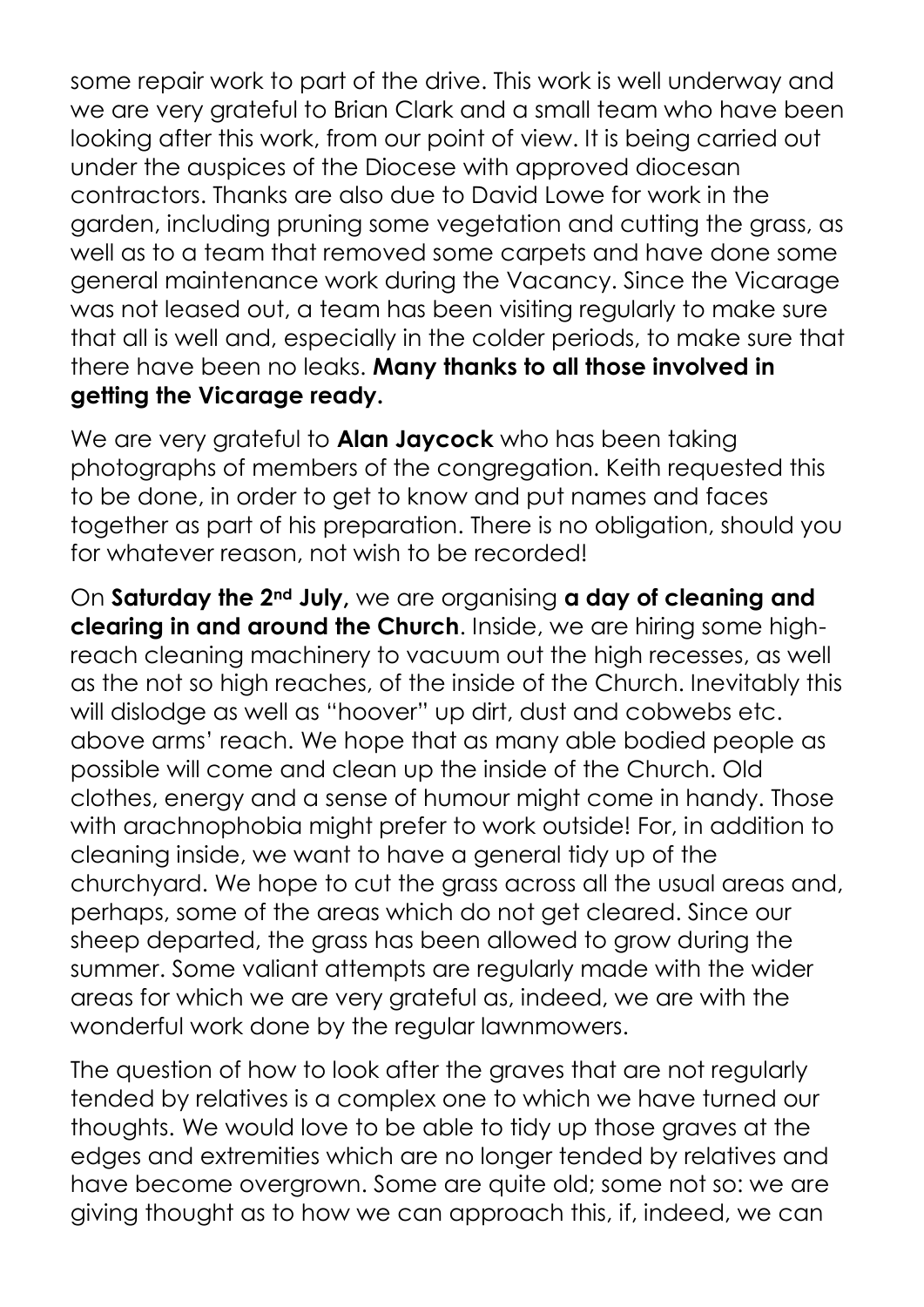resource anything ourselves. Getting outside contractors is beyond our finances. Any thoughts would be appreciated.

Our efforts on **the 2nd July** will be crowned by a **BBQ. Beer is arranged!** So please pray for a fine day, plenty of volunteers and that a thoroughly enjoyable and convivial time will be had by all. There will be plenty to do for all ages!

We are pleased to report that the **noticeboard at the gate** into the churchyard is being refurbished – hopefully in time for the  $13<sup>th</sup>$  July. It is overdue for a facelift and for accurate information to be available to all who come in and those who use the park. Many thanks to those who are coordinating this work: it will be invaluable.

Finally, **thank you all!** It has been heart-warming how many have stayed the course, added to their services and come forward and offered in so many and various ways. To thank you by name would be invidious – the list would be gigantic and, with our luck, we would be bound to forget someone! The continuing work of our mission and outreach has continued unabated and we have been very fortunate. We have grown and thrived during the Vacancy. I am sure that you appreciate that, without **Helen, our Associate Minister**, we would have struggled – to say the least. She has kept us sane [assuming that we were in the first place] and has done so much: from the Saturday Prayer Breakfasts to all the services, weddings, funerals, baptisms, visits and meetings that she has prepared for and undertaken as well as the planning that goes on unnoticed behind the scenes. She has been ably and generously assisted by **Melvyn,**  our "retired" [some mistake surely!!] priest with permission to officiate and **David,** our Licenced Lay Minister – all of whom have taken and preached at a great many services and thus provided quality and continuity. We owe a huge debt of gratitude to **Arthur and Lin,** who have taken Evensong regularly throughout the Vacancy. We are also very appreciative of the contributions of the Revd Canon Tina Stirling who came and took services for us in the last quarter of 2015, the Revd Peter Wainwright who has taken services regularly during the vacancy and who has kindly agreed to continue to do so to cover holidays etc. We have also welcomed the Revd Steve Williams in May. We have been richly blessed during this period of vacancy.

So now to what lies ahead: let us welcome Keith and his family and enjoy and support his ministry among us. Let us pray for them as they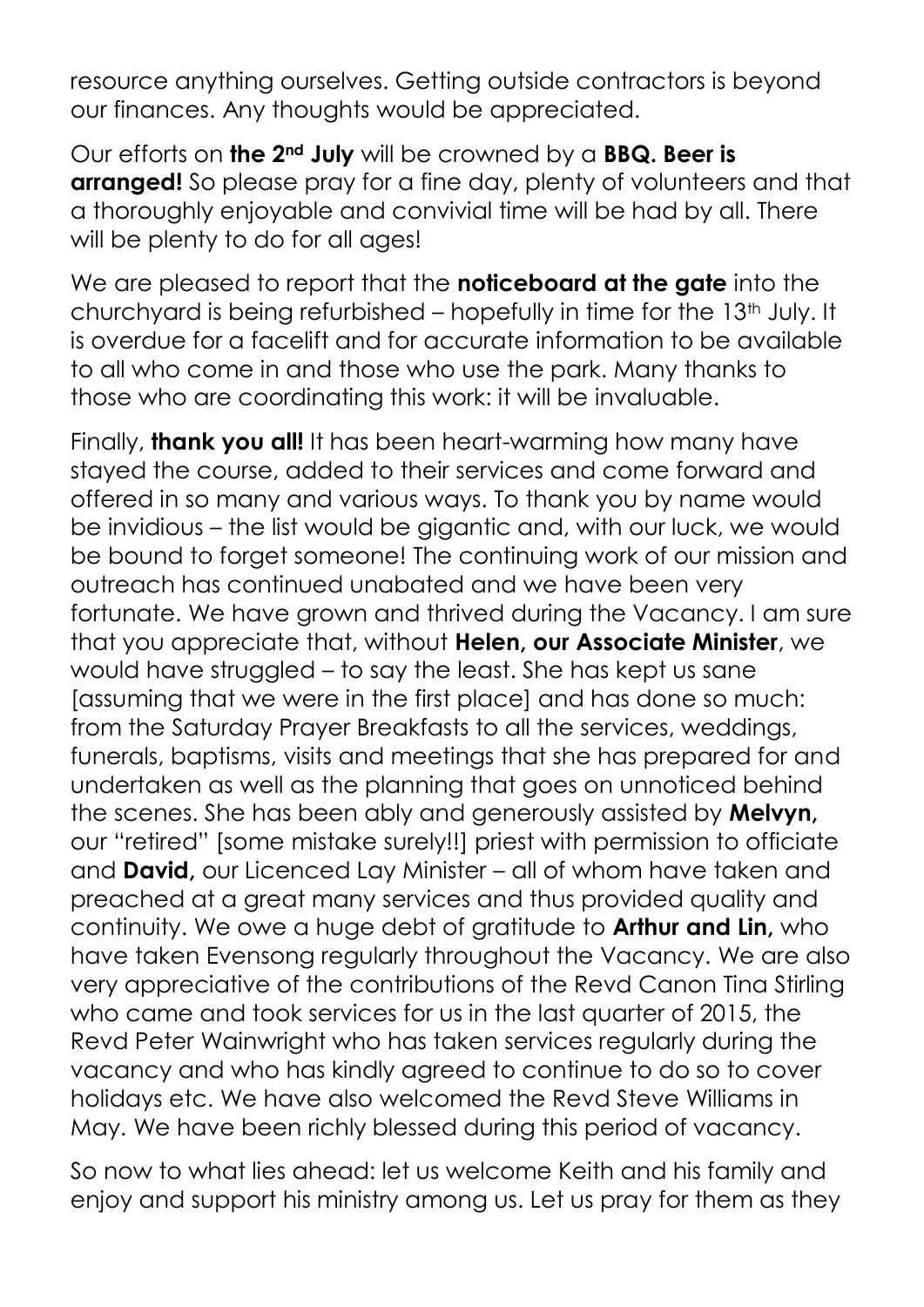prepare to move and for ourselves that we may, together, embrace the future.

### **Rob Innes and Christopher Tyrer: Churchwardens.**

### **Churchwarden news**

**Editors' introduction:** after six years, Brian Clark has completed the term of service encouraged by the Church of England. As was written in the Annual Booklet and spoken to at the Annual Church Meeting, Brian and his wife Sylvia have been faithful stalwarts of the Church for a very long time. They have done, are doing and, we hope, will continue to do a very great deal in and about the Church. Brian's expertise and his wisdom will still be available and, although taking a well-earned rest from the PCC and its various subcommittees, he will still be a visible presence at services.

#### **The new Churchwarden is Rob Innes, who takes office from the Archdeacon's Visitation on Tuesday the 24th May. We invited him to write about himself!**

I feel both delighted and privileged to have been elected Churchwarden in respect of the fabric of our beautiful building, St. Michael and All Angels, Hughenden.

I have been asked to introduce myself! Who am I and what am I like? Well, I guess it would depend on who you asked that question of: my wife, my mother or my friends!

I am 58 years old. I am married to Sarah. Between us, we have seven children and three grandchildren. We now live in Marlow, having moved there at the end of February.



My working background is largely one of serving. I was a police officer with the Metropolitan Police for 30 years, a civilian in the British Transport Police and then enjoyed a short stint looking after those who are fortunate enough to be able to afford Aston Martins!

More recently, I have been a traffic examiner for the Driving and Vehicle Standards Agency (formerly VOSA) and I am about to change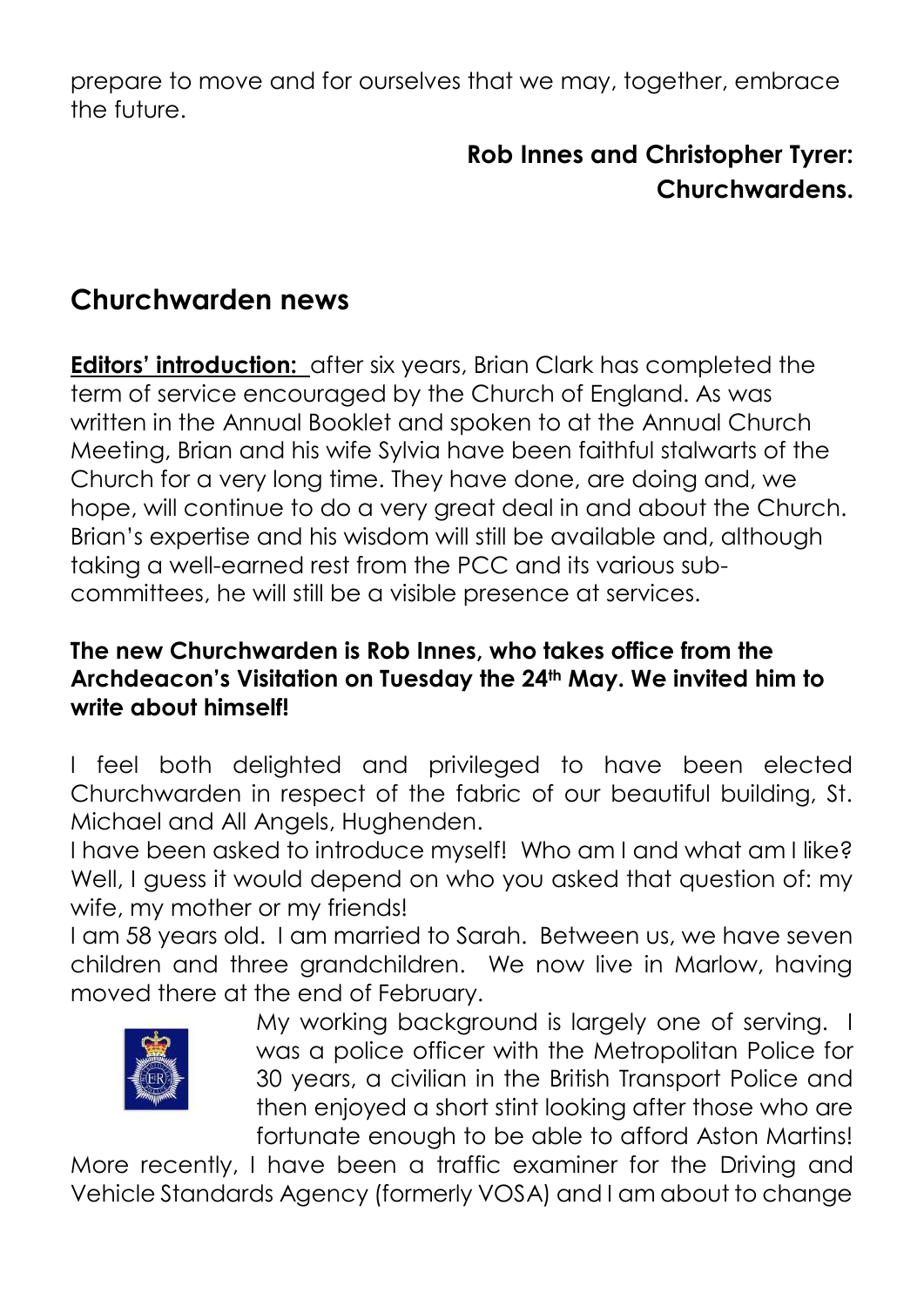jobs within the Department of Transport to become a driving test examiner.

I was brought up as a Salvationist. My parents, Anne and Brian, still regularly attend their local Salvation Army in Dorset, where I will worship with them if visiting on a weekend. At the age of 25, I felt drawn to the Church of England, where I have



been pretty much ever since, though I did accompany Sarah to the Methodist Church in Marlow and Marlow Christian Fellowship for some years as we worked through where we should worship together.

Three years ago, pretty much to the day, Sarah and I discovered St. Michael's. We haven't looked back. We both feel that we have grown as a Christian couple and that we get "fed" superbly by the wonderful clergy that we have been privileged to be led by. We also feel that St. Michael's is a place where we can grow through contributing to the life and people of the church. So it is in that vein that I would reiterate that it is with great pleasure that I find myself your new Churchwarden, alongside Christopher.

With best regards, Rob.

#### **Rob Innes**

### **Update on Workaid**

.

There will be no collections for the time being for Workaid, as they have sufficient donations for the moment.

*Workaid tackles poverty by providing disadvantaged people with the tools they need to learn a skilled trade and earn a living.*

*Since 1986, Workaid has helped around 100,000 disadvantaged people to break the cycle of poverty and build better lives for themselves and their families (Eds)*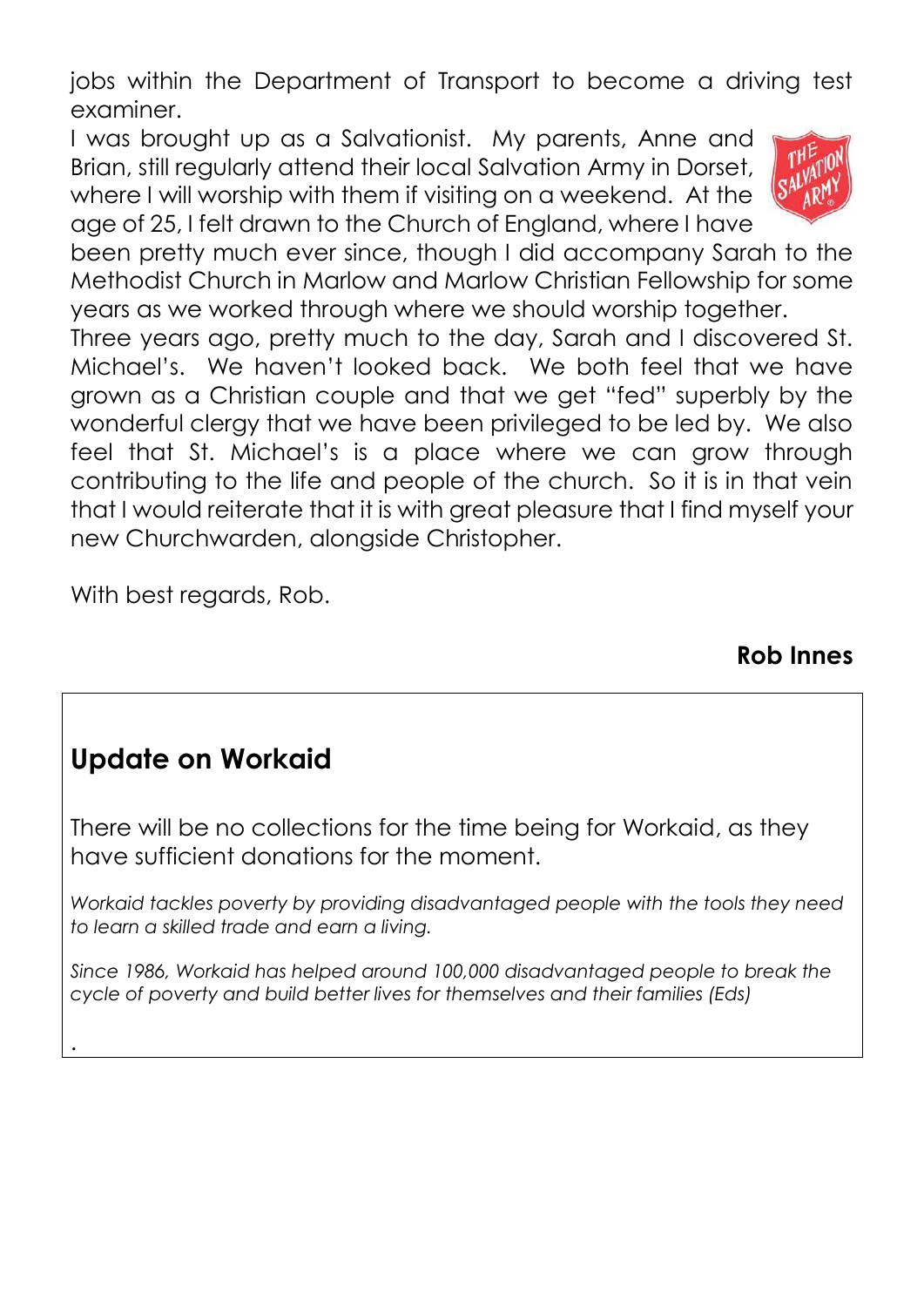



Tiny Tots' **Teddy** Bears' Picnic

### **Thursday 9th June from 12.15pm – 2.15pm**

All Teddies with their owners are welcome at the Picnic which is to be held at St. Michael and All Angels Church Hughenden in the Mothers' Union Garden (indoors if wet). Food and drink will be provided for all Teddies, Children and Parents. Please bring a rug.

### Do Come!

Babies and Toddlers @ St. Michael's meets every Thursday in term time from 0930 -1130 in the North Room. Come for chat, play, craft and refreshments. Included, every SECOND Thursday of the month, will be 'Tiny Tots', a time of fun worship in Church**. For details contact Helen Peters – [helen.peters@peters-research.com](mailto:helen.peters@peters-research.com)**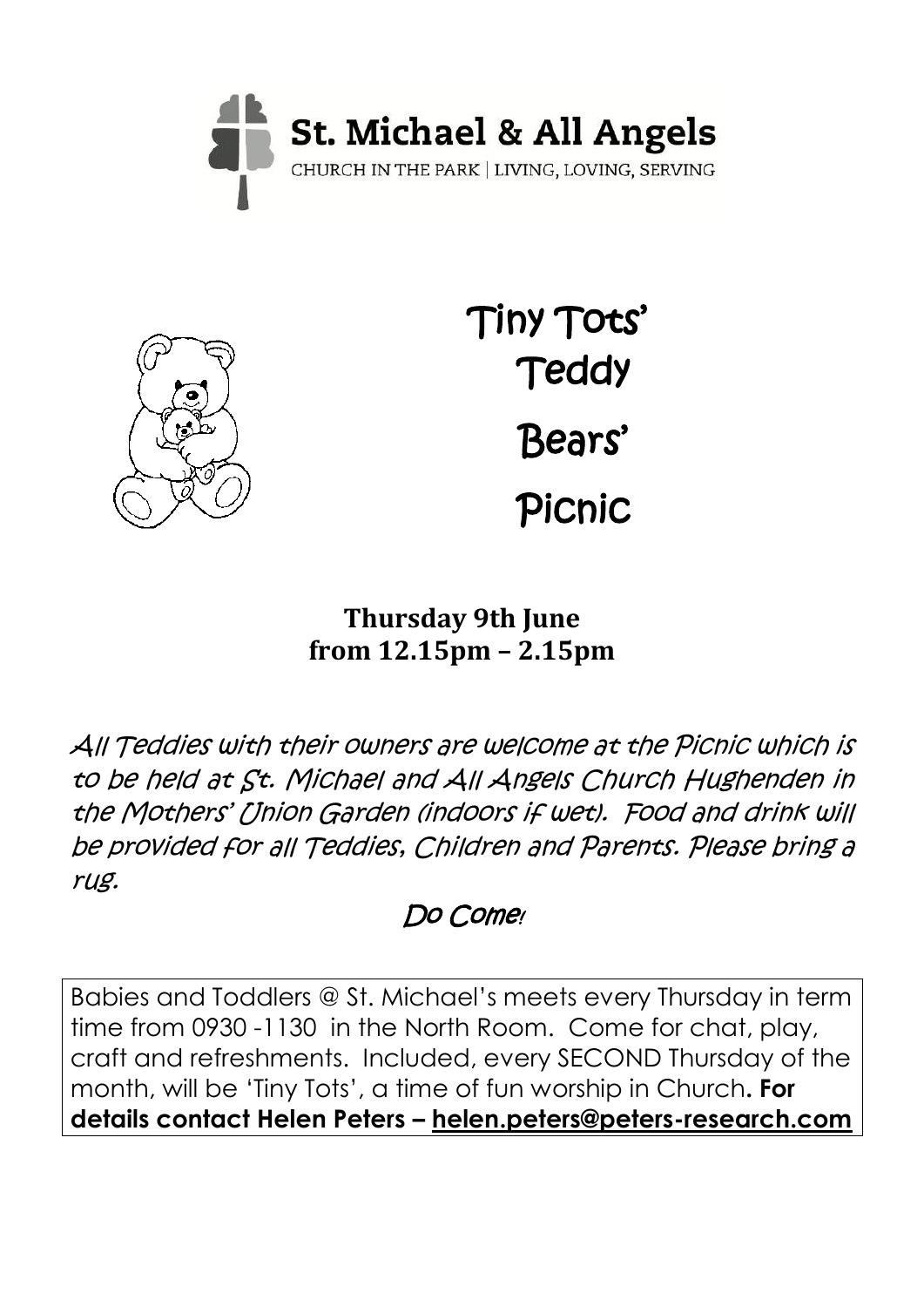### **Faith Schools**



I wonder what you understand by this term? It is something that is now frequently thrown around by politicians and educationalists. It is also an example of the need to define your terms. If you understand a faith school to be one that is to a significant degree funded by a religious institution of some kind, then of course all the church schools in our local area would fit into this box. However, another definition that is offered is that of a school which aims only to educate children of that particular faith. If we

use this definition then Church of England schools are certainly not faith schools. I would subscribe strongly to the second possibility and I find it aggravating when church schools are lumped together with schools from other religious foundations that frequently have an air of religious exclusivity about them.

Church of England schools can either have the letters VA or VC after their name, meaning voluntary aided or voluntary controlled. Both receive funding from their diocese but VA schools have a heavier involvement, both financially and educationally.

The church has of course been involved in education for centuries. In the Venerable Bede's Ecclesiastical History he writes of two sorts of schools: song schools and grammar schools, both dating back to the time of St Augustine in the sixth century and both with considerable church control. However, it is obviously in the 19th century that a huge array of acts went through parliament that still affect our school system today. In 1897 the Voluntary Schools Act decreed that money would be available for schools funded by other sources than school boards ( the forerunner of local educational authorities.) Typically this referred to church schools, both Anglican and Roman Catholic. Hence VA and VC schools.

The C of E school where I teach was started in 1847 by two sisters, the Miss Carters. They describe the village as being a rather remote and poor settlement and very heathen. Their mission when setting up a school there was to, and I quote: 'educate the ungodly of the parish'. I find that phrase both useful and appealing. Interestingly it must have been quite lost by the middle of the 20th century. By then C of E schools were frequently over-subscribed, being seen by many parents as 'good' schools. (This usually is a euphemism for a school where many pupils passed the 11+. ) Governors of such schools also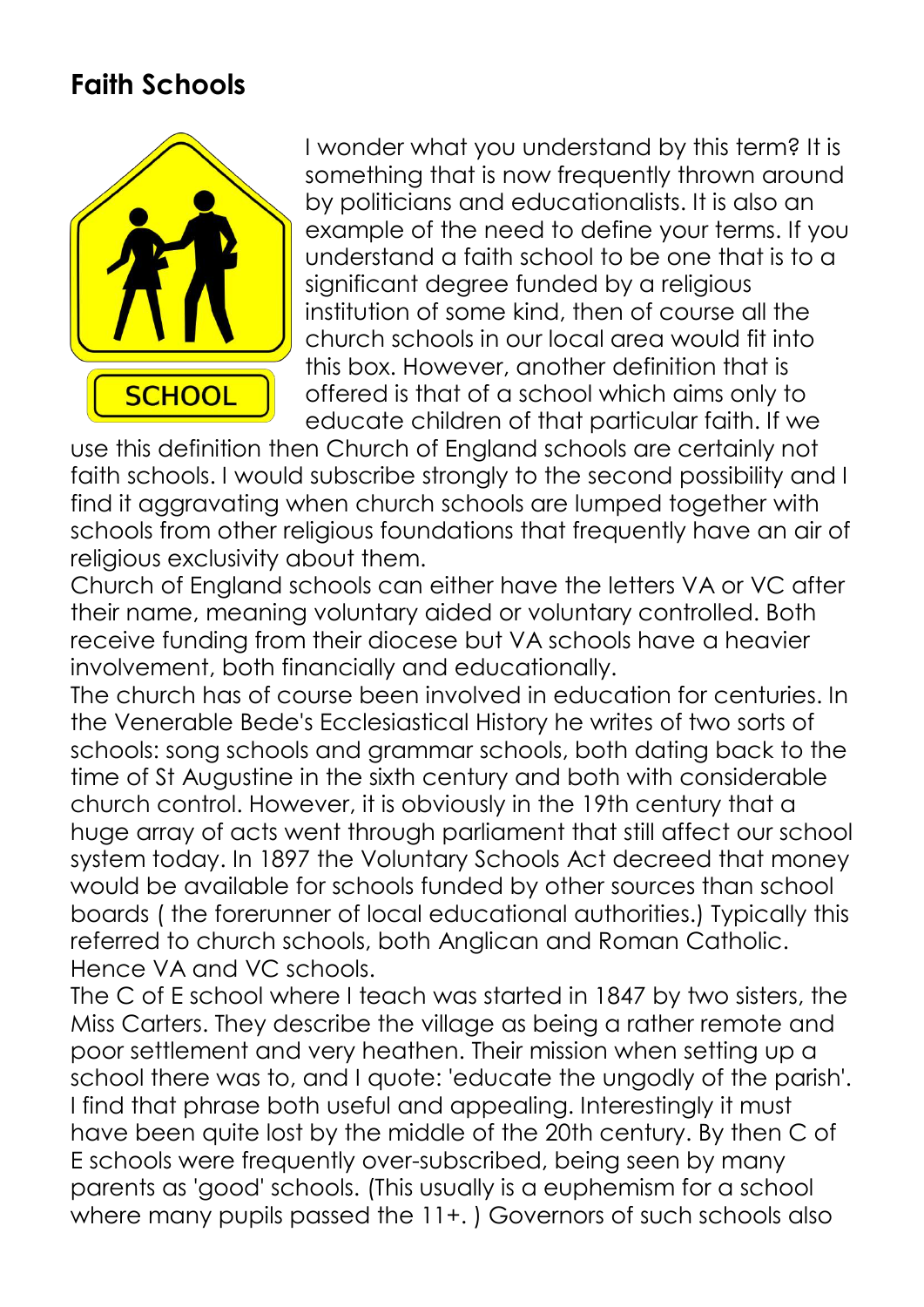felt led to create admissions policies that asked for regular church worship and often a letter from a vicar to support this and provide evidence. By the latter part of the century Sunday papers were full of articles about parents frantically aiming to get themselves known at their local church, having their children baptised and all for the sake of moving up the admissions list. There is nothing wrong with parents trying to do what they deem to be the best for their children. My point is that this sort of activity should not be necessary. Pleasingly, in the last decade, dioceses, including Oxford, have been trying to persuade governors that church membership should not be part of the admissions procedure. The sign outside my school states that our mission is to serve the community and our prospectus begins by saying that we welcome children of all faiths or of none. I feel strongly that this is how it should be and it indeed should be seen as an opportunity, an opportunity and a privilege to offer unchurched children an education imbued with a strong Christian ethos. 'To educate the ungodly of the parish' is a very 1840s turn of phrase, but we deviate too far from that at our peril. We make it abundantly clear who we are as a school and what we are about, so parents would be very unwise to send their children to us if they intended to withdraw their child from everything that had anything to do with RE. They might spend a considerable time out in the corridor. As it is this doesn't happen; and little Muslim or Hindu boys are often to be seen in dressing gowns and tea towels, acting as Joseph or a shepherd in the KS1 nativity. All children learn about Islam, Hinduism and Judaism, but our whole school life has a solid Christian basis as does our daily act of religious collective worship and on this we do not compromise. It is, though, definitely inclusive rather than exclusive; and all the stronger for that.

At our recent Easter service, held in church and led by Year 4, the children took love as their theme: the love we have for Jesus, the love God has for us and the love he wants us to have for each other.



The Year 4 parents each found a red paper heart on their seats and were invited to write on it the name of someone they loved or of someone who had shown love to them. At a given point in the service all the adults took their hearts up to a large wooden cross and the children hung them up. It will be a long time

before I forget the sight of Muslim and Hindu mums and dads happily and spiritually joining in with the rest of the congregation in a Christian church. Something that just must be right don't you think?

**Susan Brice**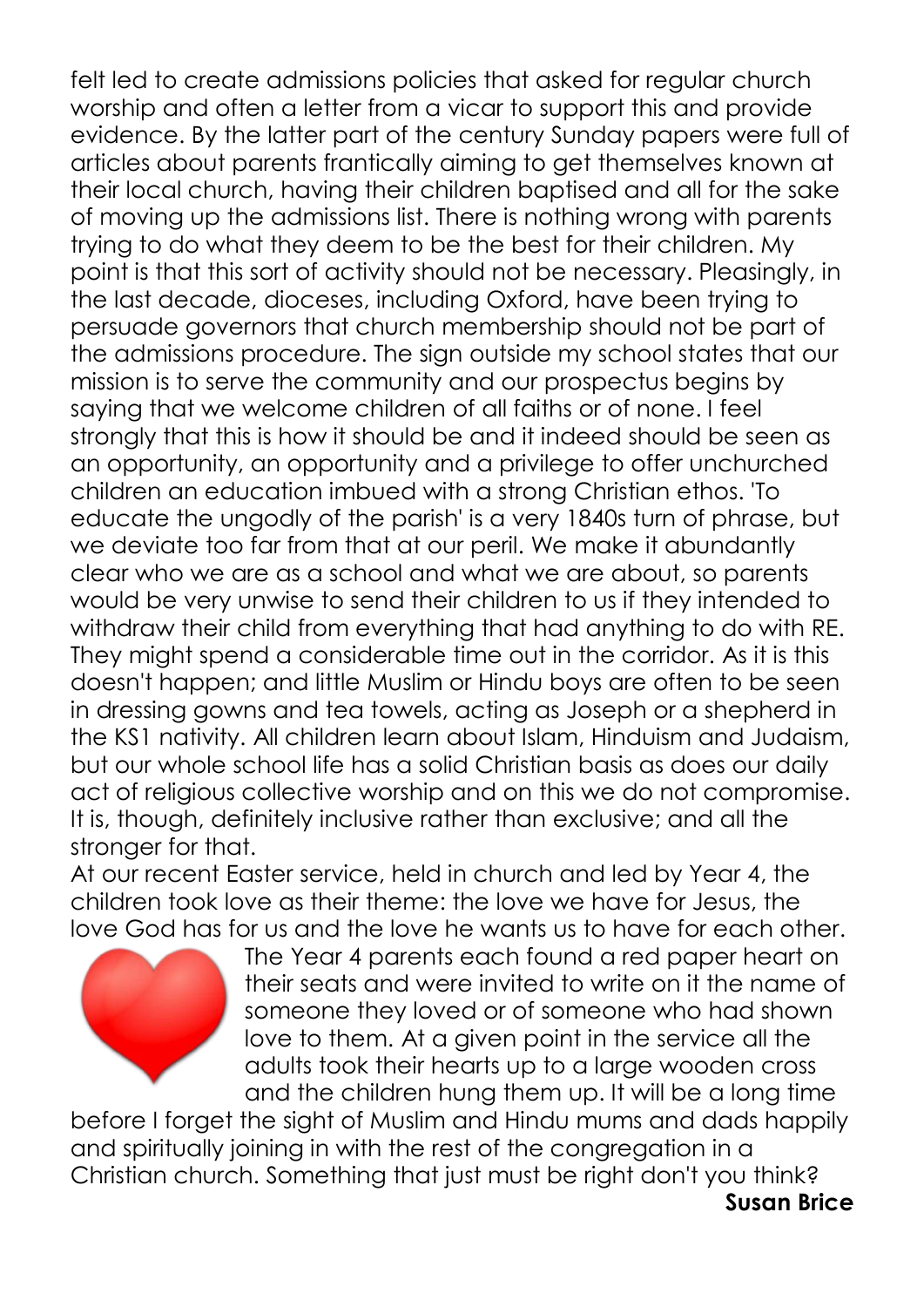### **June Recipe Strawberry and Lemon Curd Tart**

#### **Ingredients**

227 gm/ ½ lb good shortcrust pastry (shop bought or frozen is OK) 227 am/ $\frac{1}{2}$  lb strawberries 1 level tblsp caster sugar 2 – 3 tblsp lemon curd (add a little lemon juice if shop bought and a little sweet) 100 ml/ 4 fluid oz fresh orange juice 1 tsp arrowroot or cornflour ½ lemon, squeezed A little water



#### **Method**

Slice the strawberries in half or quarters if they are very large. Shake the caster sugar over them and sprinkle with 1 dessertspoon of the orange juice. Leave to marinate.

Roll out the pastry and line a non-stick tart tin, or a buttered, lined metal one with the pastry. The tin should be about 8½ - 9 inches across. Make a fork pattern around the edge, then spread a good layer of lemon curd on the base of the pastry. Arrange the strawberries cut side down in circles to cover the lemon curd. Combine the rest of the orange juice with the arrowroot or cornflour mixed with a little water and a squeeze of lemon juice. Heat this mixture gently until it becomes clear and then brush over the strawberries to glaze them. Cook in a fairly hot oven for about 20 minutes or until the pastry is a pale golden colour. Serve hot or cold with cream, crème fraiche or Greek yoghourt.

This strawberry and lemon curd tart is one I made up for my family at one of our get-together Sunday lunches. It was so popular I thought I would share it. Strawberries are one of the delights of June and the fun of picking your own at one of the gather-your-own farms is something I love doing. If, however, you don't have the time, markets and shops supply plenty of these delicious fruits. I hope you enjoy trying this tart. It certainly got the thumbs up from my family!

#### **Ann Way**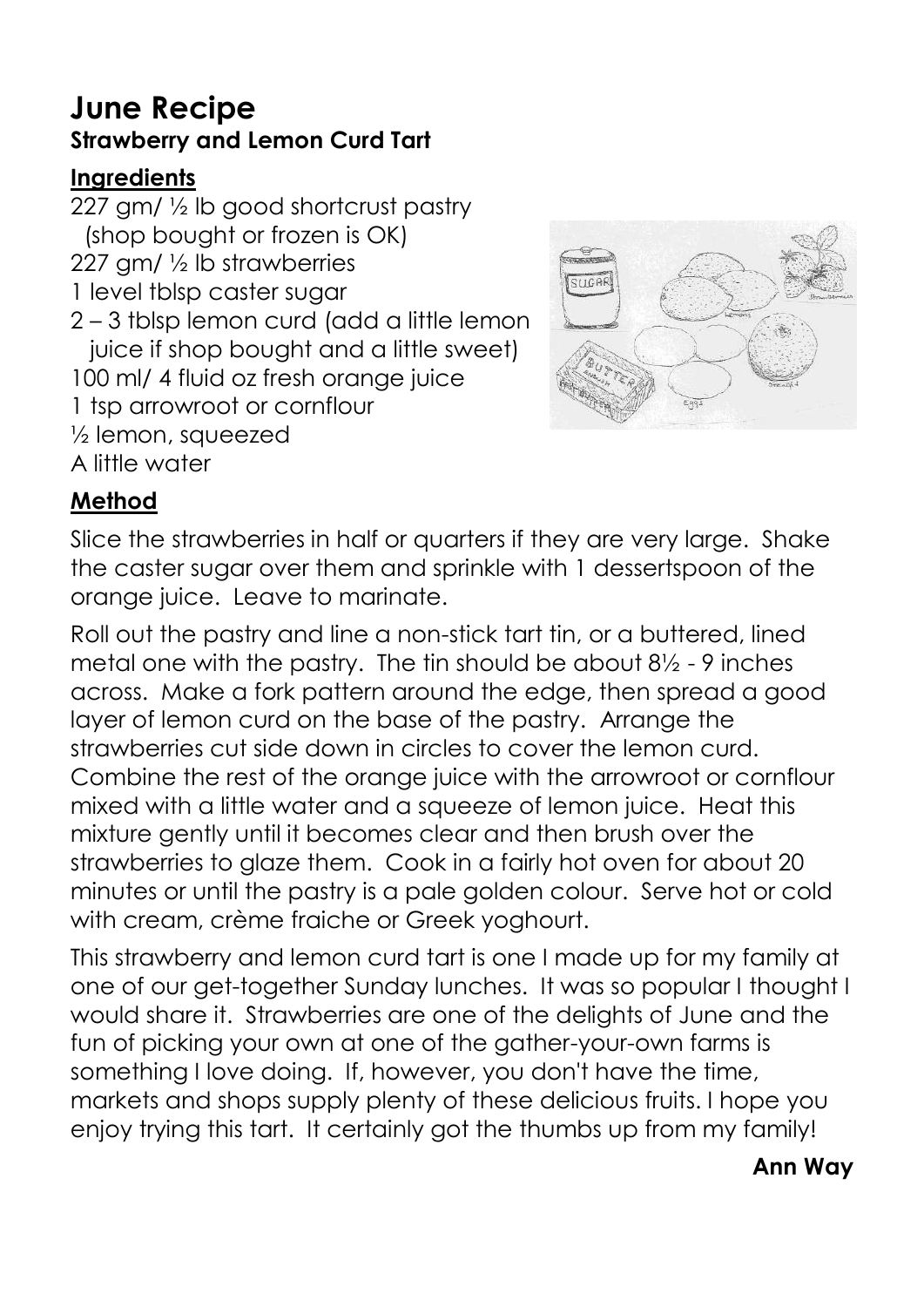### **A Grace**



Lord, May we be grateful For this our plate of plenty And in our gratitude Give us the love and will To fill the empty plates of others in the world.



**Ann Way**

#### **And Thanks**

To Our Lord Who loves us all Please receive my gratitude For the cloak of comfort and understanding Which fills my life NOW and in the heavenly future

**Ann Way**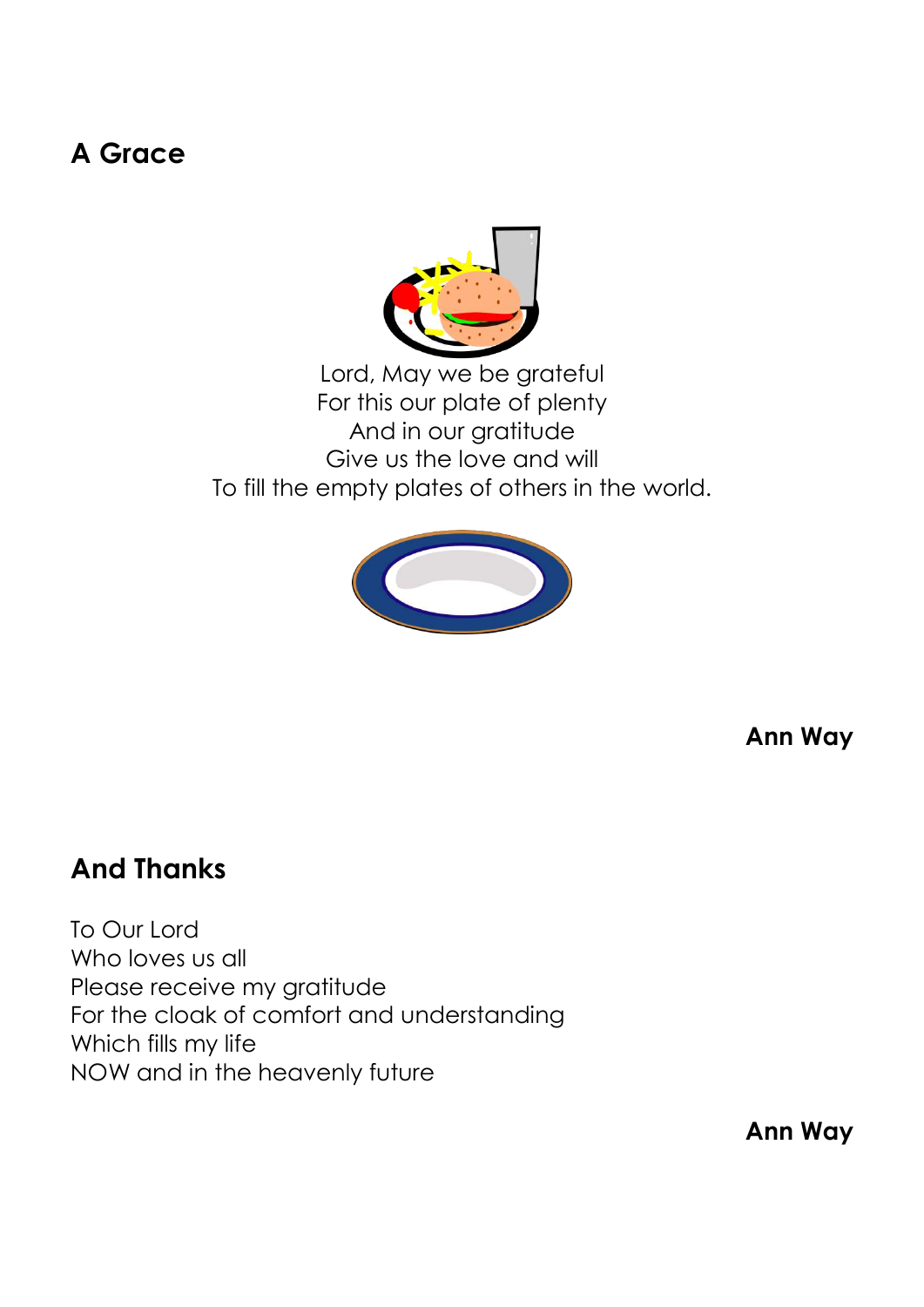### **Jochebed's story.**

"It's a boy," the midwife smiled as she hastily wrapped the slippery bundle and handed it to me. Then her eyes met mine and the smile died. The weight upon my heart was not simply the few pounds of new life that had just been born. We were both thinking of the river Nile and Pharaoh's pronouncement that all baby Hebrew boys would be tossed into those crocodile infested waters. Why couldn't it have been a girl? Then my heart could have been filled with joy instead of pain. But even before I had counted my baby's fingers and toes I determined that Pharaoh would not destroy this child. At that moment I had no idea, no plan of what to do and I shared my thoughts with no one but God. I barely noticed as Shiphrah left the room, touching my shoulder with a mixture of sympathy and resignation. I had known her from a time when we were both young girls and I knew she feared God more than Pharaoh. She would keep the secret of my boy child.

I was blessed in my daughter Miriam. We talked and prayed together. It is impossible to explain but somehow we both felt sure that there was some great plan for this child, and our part in that was to ensure he lived to manhood. I can't remember who had the idea, maybe it came out of desperation, for we had heard tales of Egyptian soldiers visiting Hebrew settlements and of how the women wailed as their sons were ripped from their arms. Anyway, Miriam and I decided that actually the river was the only place we could put the baby and Aaron brought us reeds from the Nile as we fashioned a rough cradle and smeared it with pitch to make it waterproof... we hoped. There were stories that crocodiles hated the smell of this sticky, noxious substance and we tried to believe that this meant they would leave the floating basket alone. In the darker moments, suckling my baby as others slept, I thought that maybe we were just

swapping one way to die for another but I could see no option. And so the hours and the days slipped by and the time came when Miriam and I crept down to the river bank and set the cradle in amongst the reeds. It was camouflaged well and we agreed that it was not immediately noticeable. The baby's head was wet with our tears and he was wrapped in our prayers and blessings as well as his swaddling cloths. Then, well, I couldn't bear to

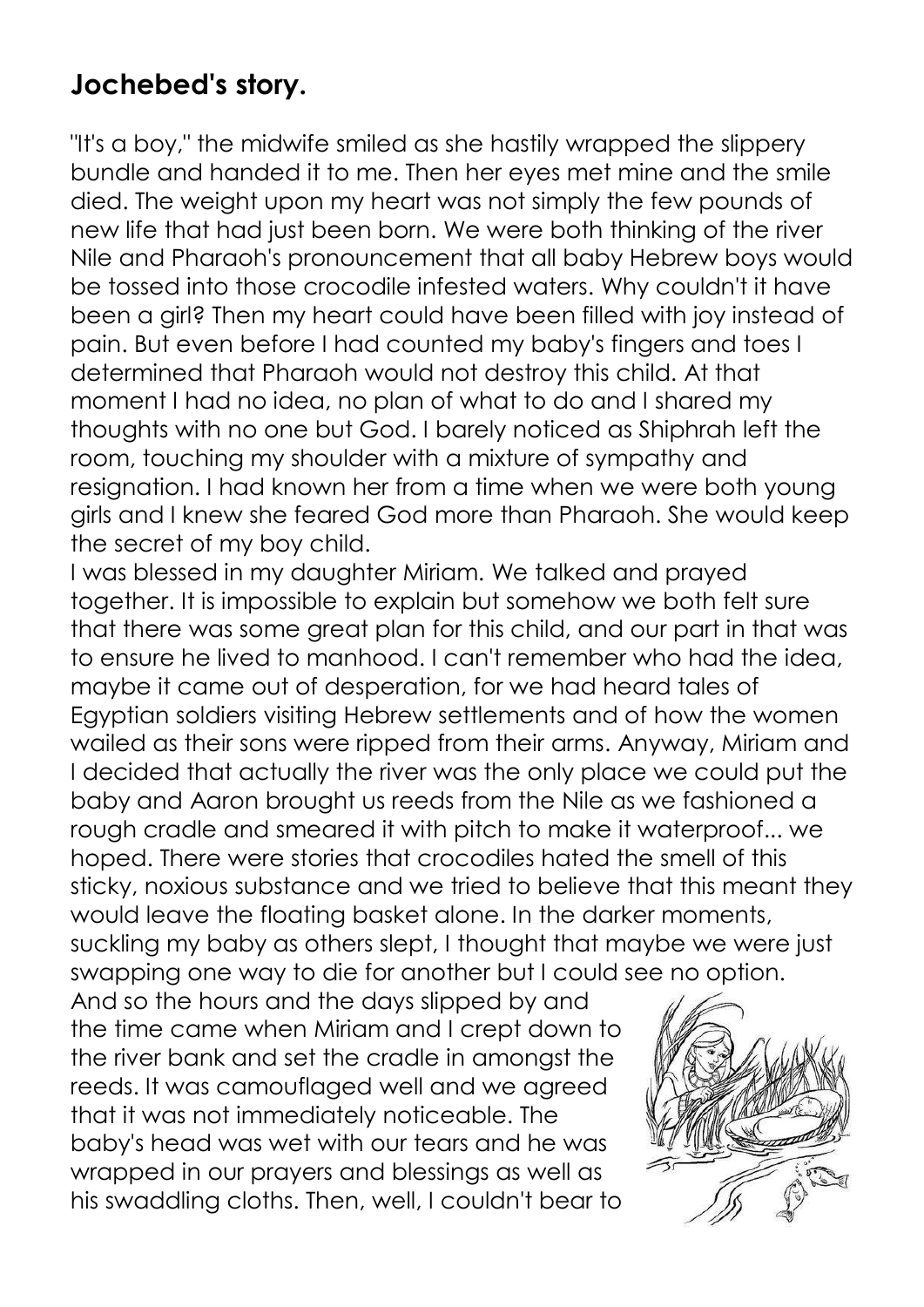stay and Miriam couldn't bear to leave. Thinking back now I'm not sure what we had thought would happen next. Now I can see that God was in control and we were doing his work but at the time it seemed as if we were moving from one panicky moment to the next. Anyway, I certainly could not have guessed how things would work out.

Miriam rushed through the door, her eyes large, and words falling from her tongue in a puzzling cacophony. Well, we all knew that Bithiah, the Pharaoh's daughter, occasionally came to the river bank with her maids, but for her to have come today and for her to have seen the cradle, it was too much to believe. And I couldn't work out at first whether I should be happy or frightened for my tiny son. Was this good news? Miriam obviously thought it was. She gabbled, waving her arms, as she told me how Bithiah had a maid wade into the water and pull the basket out. She had smiled as she lifted the baby and, as Egyptian princesses can, had laughed and told her maids that she would keep this child and bring it up as her own. A plaything I had thought, she would not have her sleep broken by the needs of a baby. She would take the smiles and leave the tears to others. But while my daughter danced excitedly around me, my head was full of questions; uncomfortable ones. What was Bithiah thinking? Would she keep this whim a secret from the Pharaoh? She must realise this child was a Hebrew, mustn't she? Did she even know of her father's plan for Israelite boys? Her world and mine shared nothing at all. I couldn't begin to answer my own questions. That night I lay awake, trying to make sense of what had happened and failing. The morning found me fretful and confused. If God did



have a plan for my small son, why didn't he make it clear to me? Very often we lack strength and faith, even though we are believers, don't you agree? So I was totally unprepared once more when Miriam burst into my thoughts. She had been down to the riverbank again, just looking, just looking, she had said. And, there was one of the Egyptian maids who had beckoned to Miriam. My baby, MY baby had refused to feed from the wet nurse that Bithiah had found and Miriam had been asked to find a Hebrew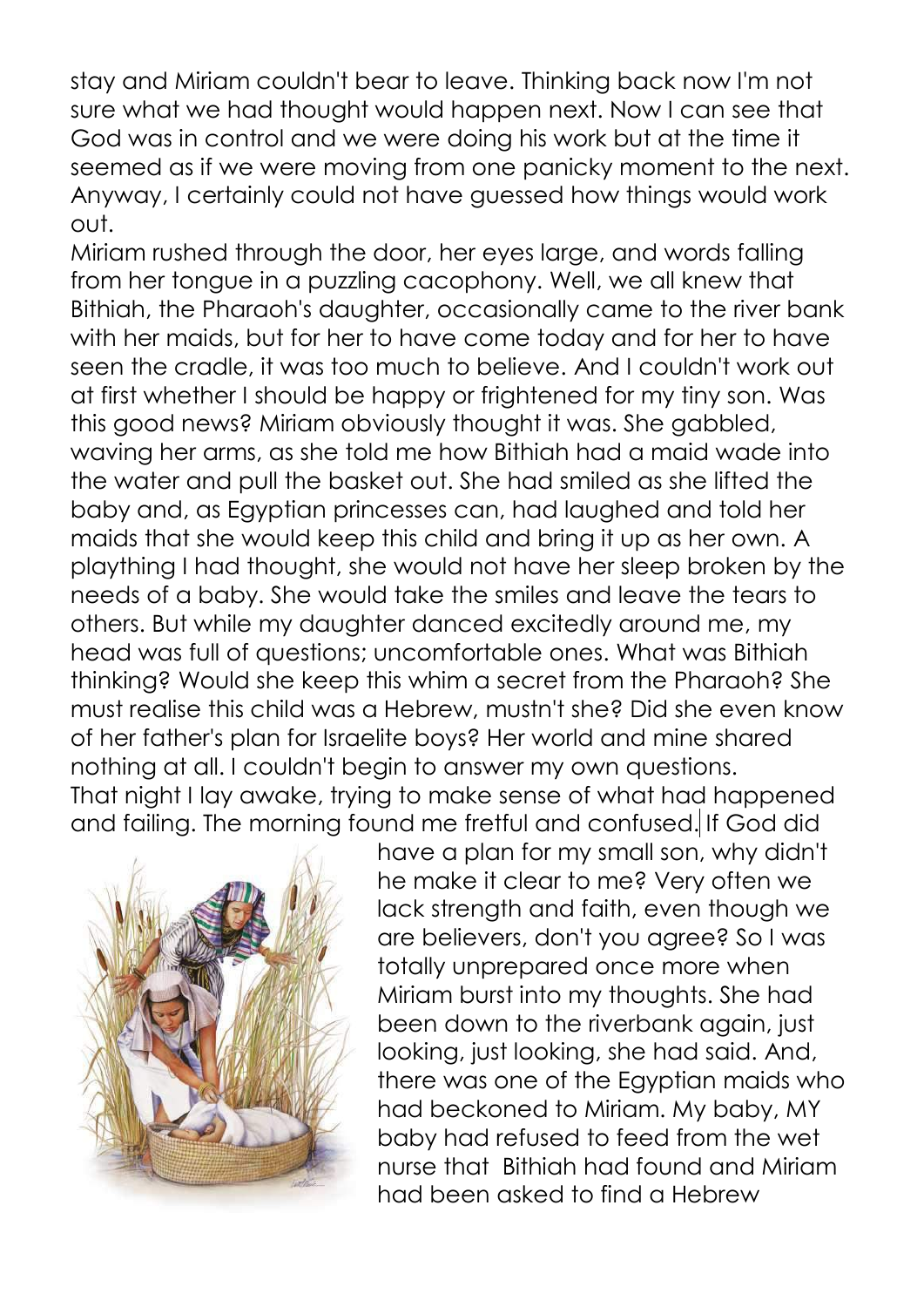woman. She tugged at my sleeve and shook me. Didn't I see? Didn't I understand? Why wasn't I smiling? I would be the wet nurse for my own baby. I fell to my knees and prayed for forgiveness for my own weakness, for my lack of faith. I did smile but I cried too, my tongue licking the salty bitterness from my lips.

Later that day the world changed, the sun shone for me and my spirit was light. My son was placed into my arms and I left Miriam to listen to the practical details. The baby was to be in my care until two years passed. He would be safe from the blows of any Egyptian soldier, Bithiah would see to that. Later he would be brought up in her care in the palace. I wondered about this princess who I would never know. It was said she stood up to her father and lived life her own way. Some even thought that she no longer worshipped idols. Her name meant daughter of God. I wondered again, with little insight or understanding and then put all these difficult thoughts away. I lifted my son and made ready to feed him. In the Hebrew way I put him to the left side first, over my heart.

**Susan Brice.**

**Lighthouse**



#### **Monday 25th July - Friday 29th July 2016**

Get the summer holidays off to a great start with a Christian holiday club for primary school aged children.

Volunteers always needed and welcome!: **[www.lighthouseadmin.org](http://www.lighthouseadmin.org/) [www.lighthousemissenden.org.uk](http://www.lighthousemissenden.org.uk/)**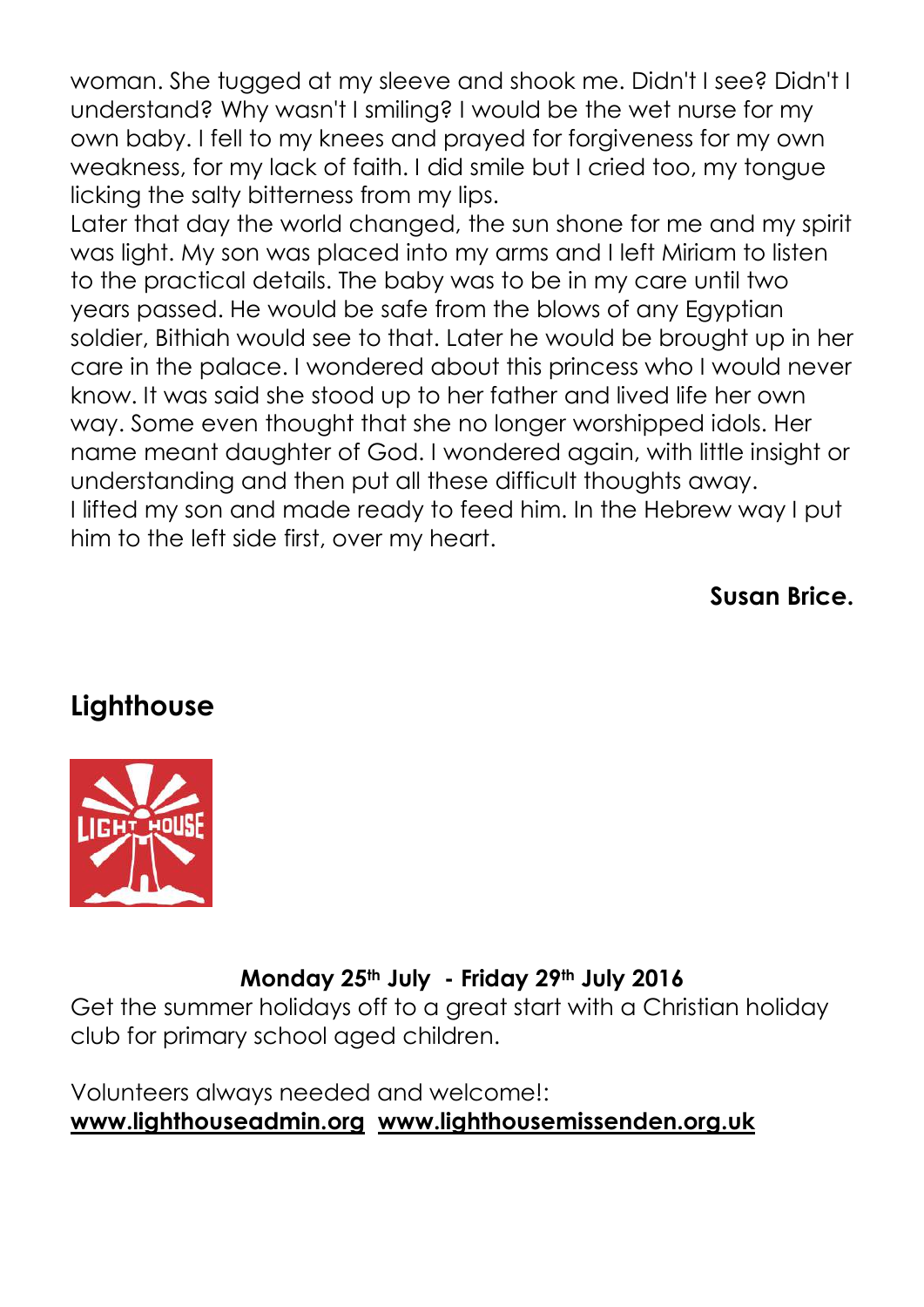

**Race for Life**



On Sunday 26th June the annual 5K 'Race for Life' in support of Cancer Research, will take place on Wycombe Rye.

I am not a natural runner, although I very much enjoy walking in the countryside. As I really wish to support this cause, I intend to take part. Perhaps I may set off at a gallop, finish at a canter with the clock in view and fill in with a steady trot!

If anyone feels they would like to encourage my effort, please let me know as I am hoping to raise some funds for Cancer Research.

> **Judith Mettem 01494 563678 jbmpoplars@aol.com**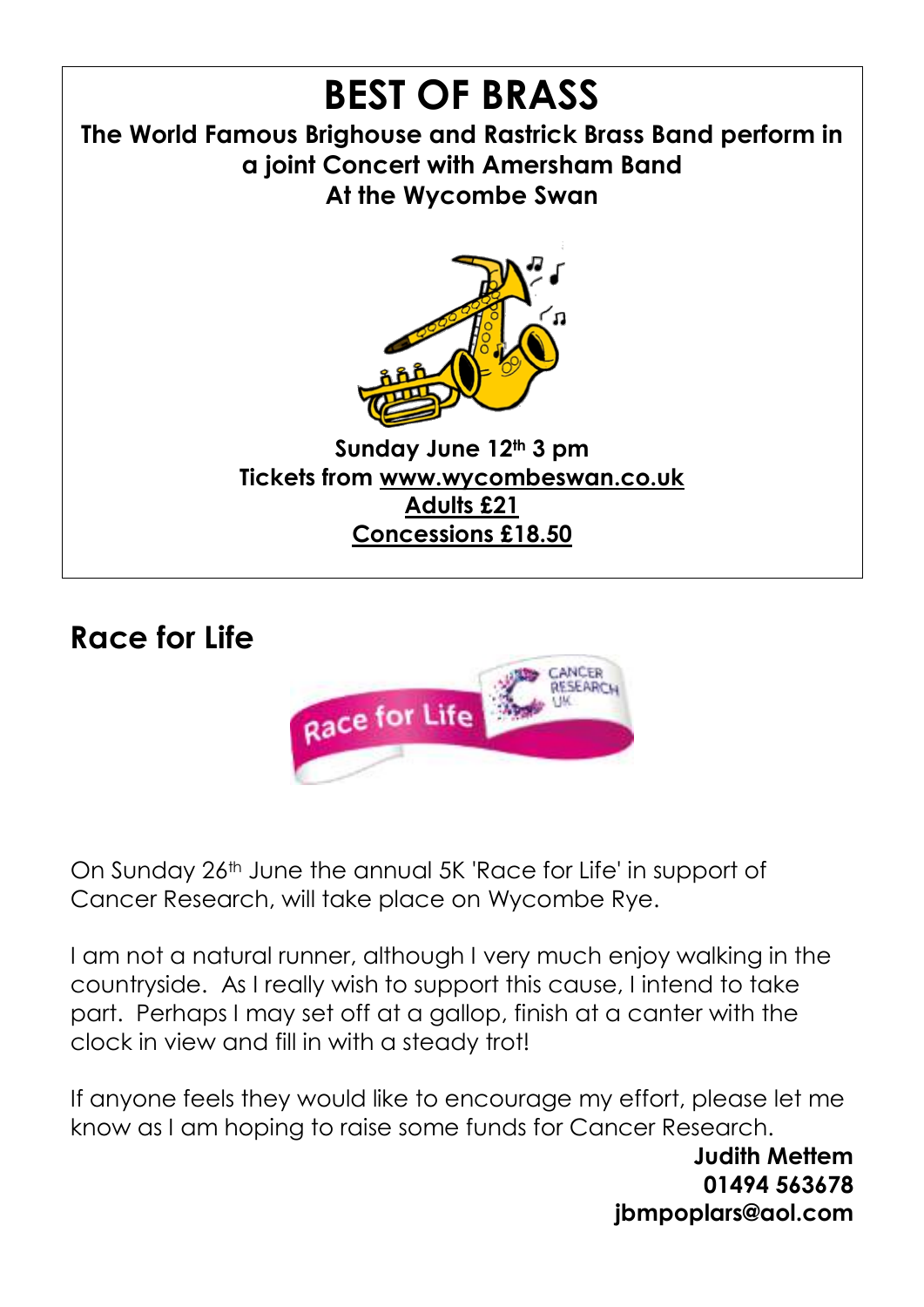### **Floodlighting Dedications**

A floodlighting dedication for June is for:

19 – 25 June Len Rickards will be remembering, as but especially on 22nd June being the fifth anniversary of the death of his dear beloved wife, Val. Always so thankful for the happiness through the 67 years of knowing each other

If you have special occasions to mark, why don't you dedicate the floodlighting? Your dedication can be for anything within reason, remembering loved ones, birthdays, anniversaries, weddings, new babies or just for the joy of being alive!

**Kay Kennedy is remembering with much love her husband David on 2nd June, his nineteenth anniversary**

### **Naphill Village Fete 11 June 2016**



The church is hosting a stall at the Naphill fete on the theme of the Mad Hatter's Tea Party. There will be a children's tea for the under 10s and sparkling conversation for the adults! We would love to encourage families to join us on the day and showcase the many groups and services which would appeal to this group in our community. Any help you can offer us either on the day or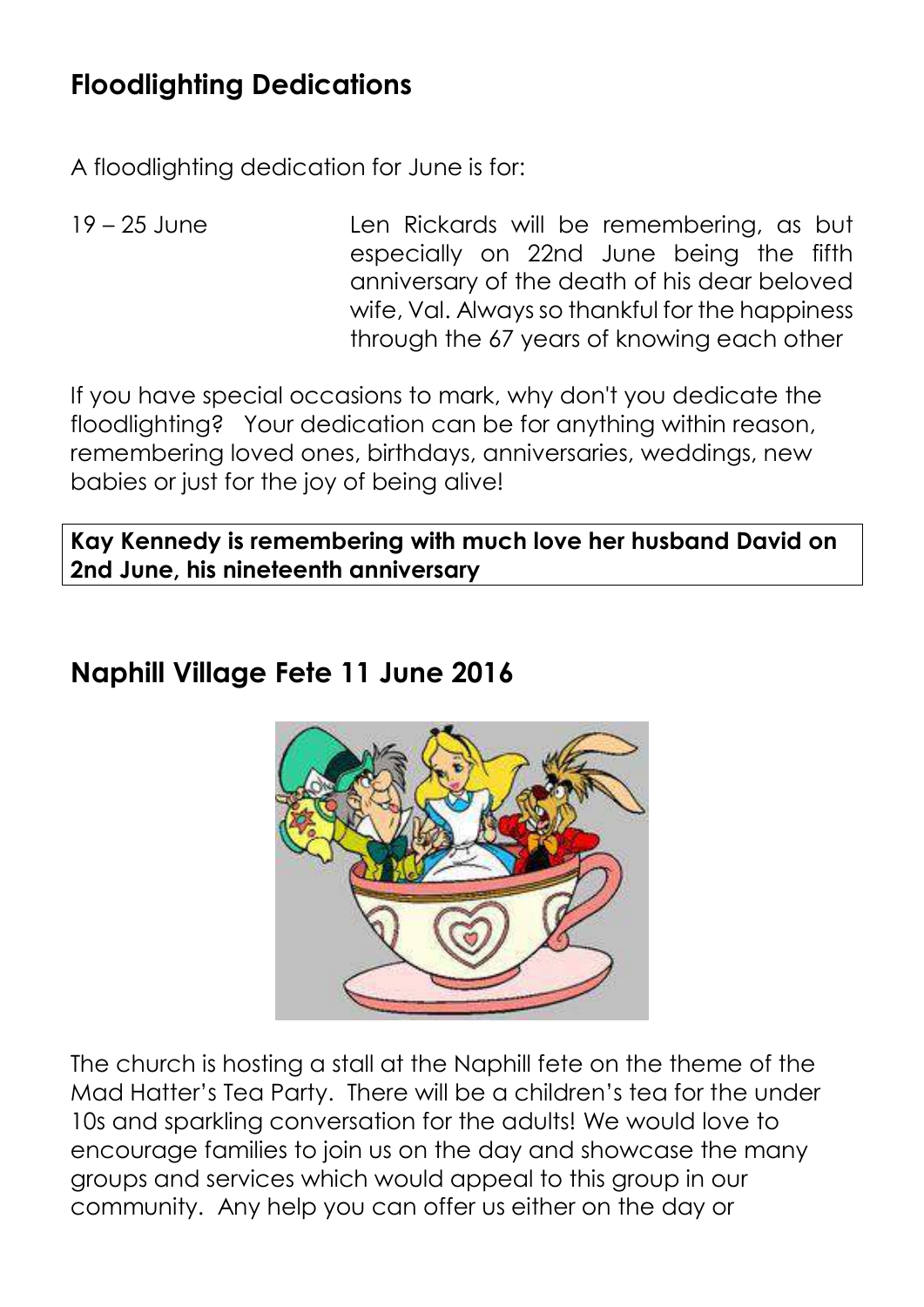beforehand in terms of set-up, sandwich making or spreading the word would be most welcome. For details or to get involved please contact Anu Thompson on [anupamathompson@hotmail.com](mailto:anupamathompson@hotmail.com) or on 265458.

# **Valley Friends**

**The Work of an Auctioneer**



Our speaker, Barry Twyman is an auctioneer who mostly works at Amersham Auction Rooms. He spoke enthusiastically about his work which he does for six days a week finding it busy and most enjoyable. The techniques of selling are learned by observing what happens in the auction room, although every auctioneer has his/her own style. Momentum is the key, as it is important to keep going and normally people are swept along in the speed of selling. It is usual to sell 150 to 160 lots per hour. Time is money! As the market changes, it is important to have experience of fashion trends. For example large heavy brown furniture is not suitable for today's smaller homes. The auction rooms handle 4000 to 7000 items per week. There may be 74 to 80 possible buyers in the show room but on the internet there are thousands watching and the auctioneers are literally selling to the world. The sale room has, therefore, to be dressed elegantly to help in attracting bidders. Items are being airmailed out during the sales. All items have to be valued and catalogued and some need to be identified as genuine by professionals.

Many other jobs need to be done before an auction starts. By 11-30 am on Sunday morning 400 lots need to be put out for sale. Barry said that of his six days work only 2 to 3 hours per week are actually selling time. Valuations are free and there is a team of four wellqualified valuers who can visit people's home to value. Barry's talk was free and all donations go to charity.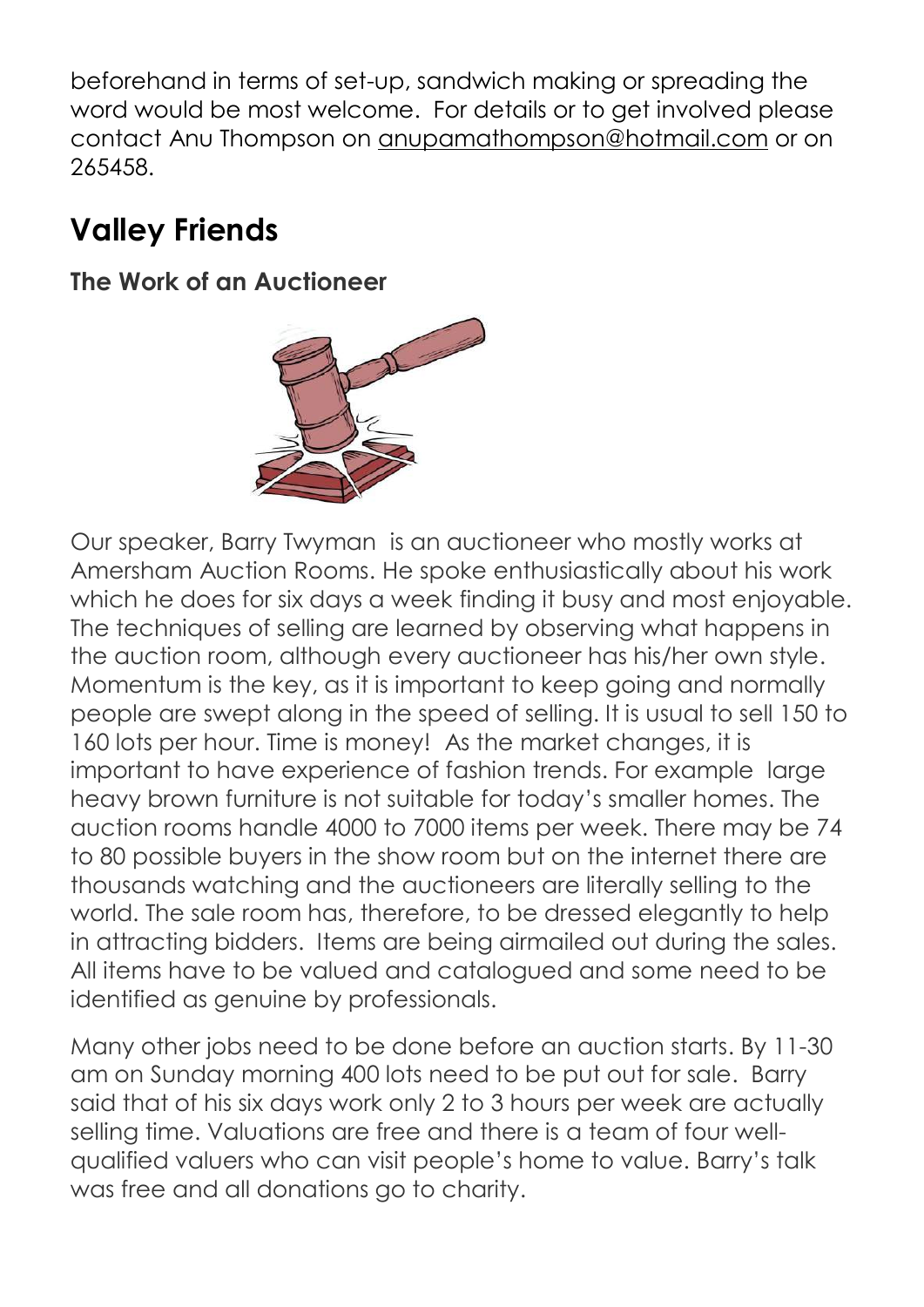To end the evening Barry organised a game, Heather bravely volunteered to act as auctioneer. Following questions Barry was thanked for his very lively and interesting talk.

#### **Our next meeting, entitled** *VIVA MEXICO!* **presented by Val Brownwill be on June 10th.**

**Joan Steel**

### **Communicants April**

 $3rd$   $23 + 39 = 62$  Weekdays  $10^{th}$   $16 + 71 = 87$  4<sup>th</sup> Lady Day 5  $17<sup>th</sup>$   $18 + 35 = 53$  $24<sup>th</sup>$  19 + 80 = 99

#### **News from Ebenezer**

#### **EBENEZER CHILDREN'S CENTRE, Bugoye, West Uganda**

There have been changes at The Centre. In February 2015 at the start of the new school year, Pastor Samson resigned as Director of the Centre and the directorship was passed on to his eldest daughter Charity Loryn, who had completed her UNI studies in public administration and management, and in December 2014 was married to Geoffrey Masereka who is now the project manager.

Charity and Geoffrey are now ably managing the home for the resident orphans and also the primary and secondary schools.

During this year Samson has also donated to The Centre an eight acre plot of land which he owned, and Geoffrey has taken over the cultivation of this acreage. Last year was not a good year weatherwise for crops but this year they are hoping for a good crop of maize and beans which make up a large part of the staple diet. They also have 100 chickens and an incubator donated by a church in the USA. They occasionally transport a few of the older orphans to the site at weekends to help but also employ local labour – the land is about four kilometres from Bugoye. Charity has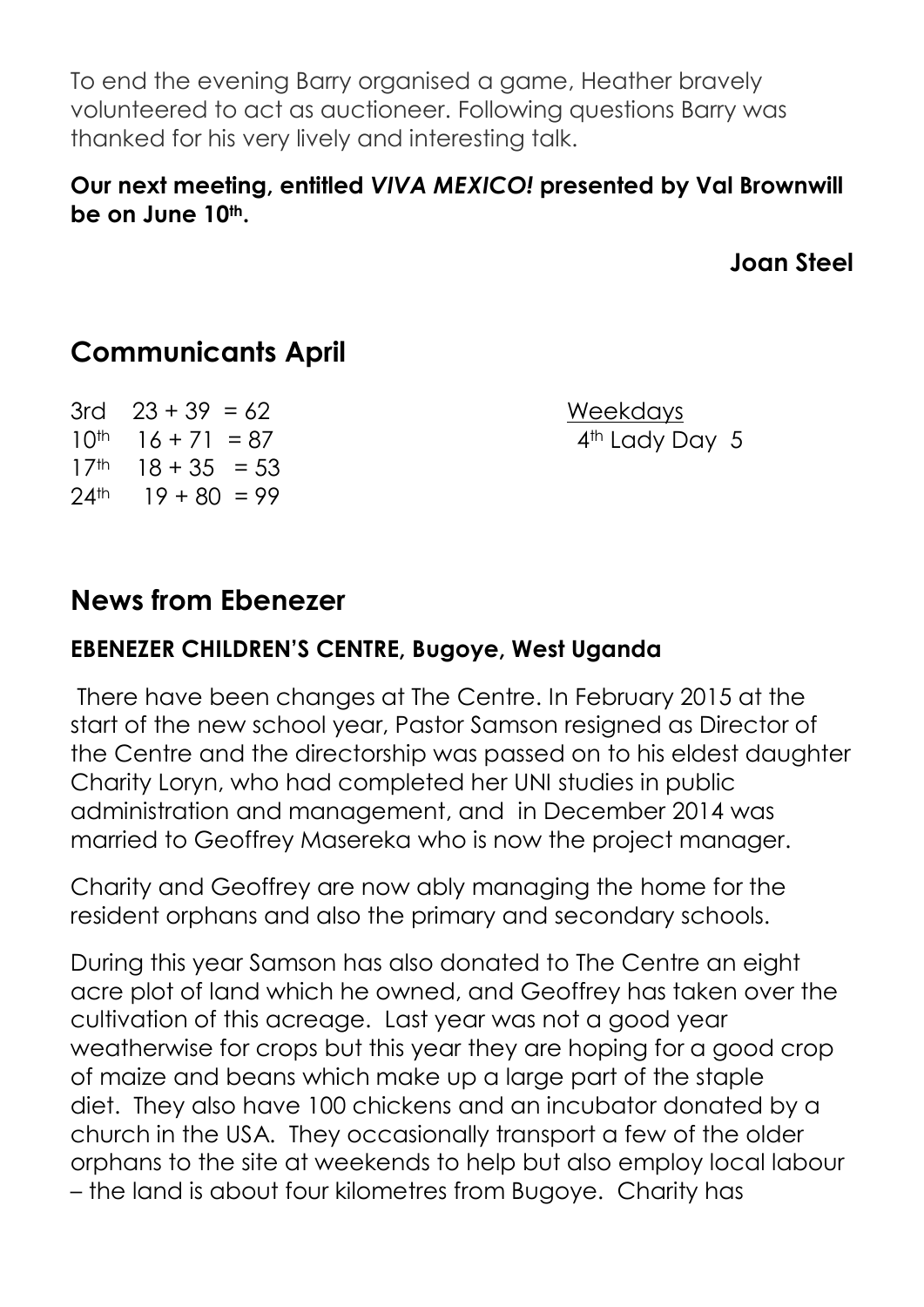commendably said that her aim is to be as self-sufficient as possible in the production of food for the orphans.

You may have noticed that there are a few photos of some orphaned children on the notice board above the font. These are the ones who are awaiting sponsors. There is no set rate for sponsorship. Any amount will be gratefully welcomed and be valuable encouragement for Charity and Geoffrey.. Please contact Rita Pulley 01494 563470.

Alternatively, you could collect your small change in a jam jar and pay it into the Hughenden Church Ebenezer Account (please be sure to write on the yellow envelope that it is for The Ebenezer Centre) or give it to Rita. If you have children who attend the JC Club their collection gifts each week are allocated for The Ebenezer Centre.

#### **Rita Pulley**

### **Social and Outreach Committee Sunday Lunch BBQs from 13.30**

| $26th$ June | The Thompsons' |
|-------------|----------------|
| $31st$ July | The Hawkins'   |
| $18th$ Sept | The Mackeowns' |

Signup sheets, with address details, will be provided, on the Church noticeboard, in advance of each event. Please add your name if you plan on coming; and also indicate if you need a lift or can offer a lift to others.

Food will be provided, but if anyone wants to bring donations to share, please add this to the sign-up sheet.

There will be no set format for these events which are intended to allow opportunities for Church members – especially families – to get together socially.

If you have any ideas about how these events can be expanded please let the Social and Outreach committee know.

#### **Patrick Mackeown**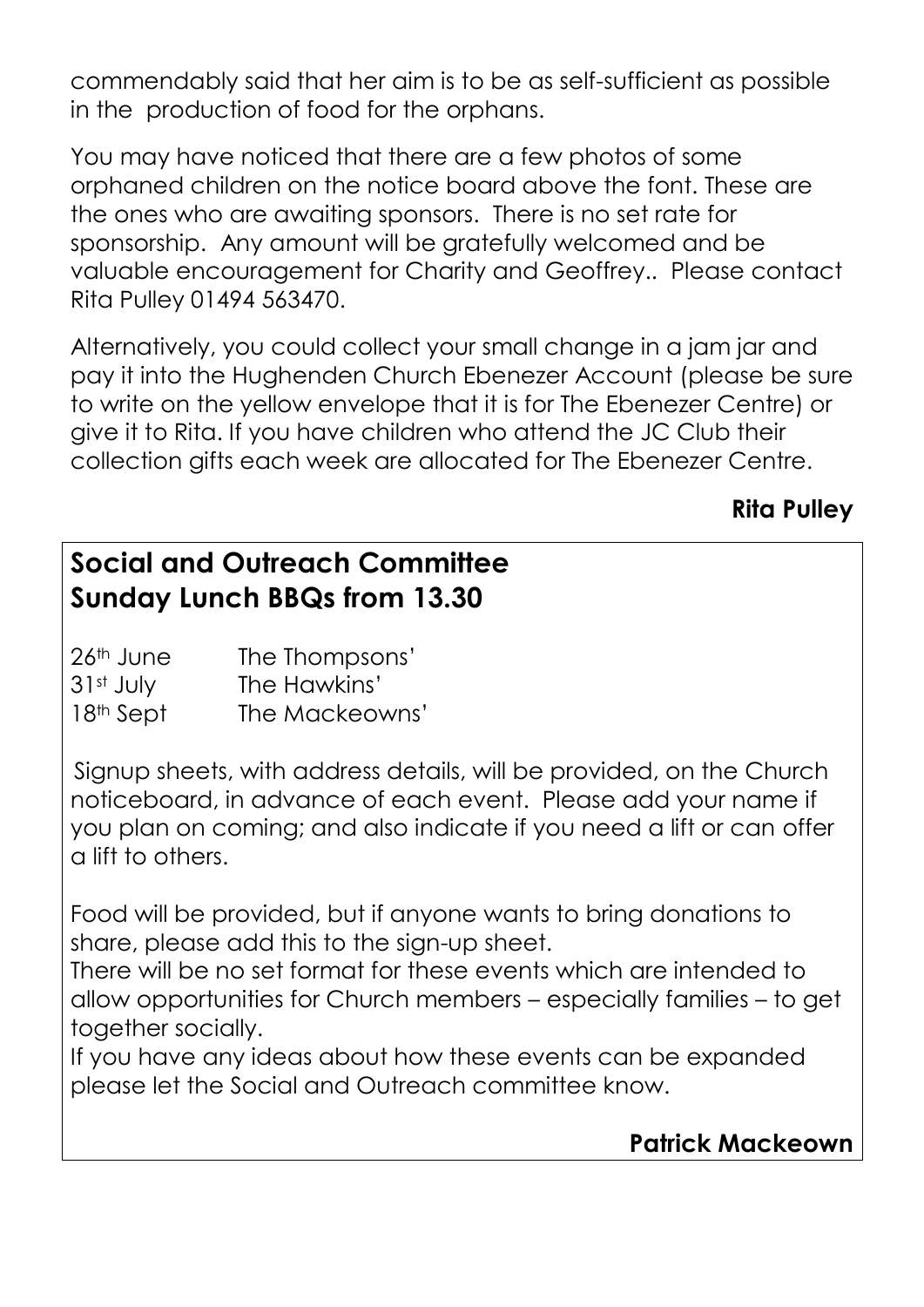

# **Mothers' Union Ploughman's Lunch**



**Lunch Served from NOON**

**On**

**Tuesday, July 5th**

**In Church House and the Mothers'Union Garden**

**Bring and Buy Stall**

**Proceeds to Mothers' Union Charities**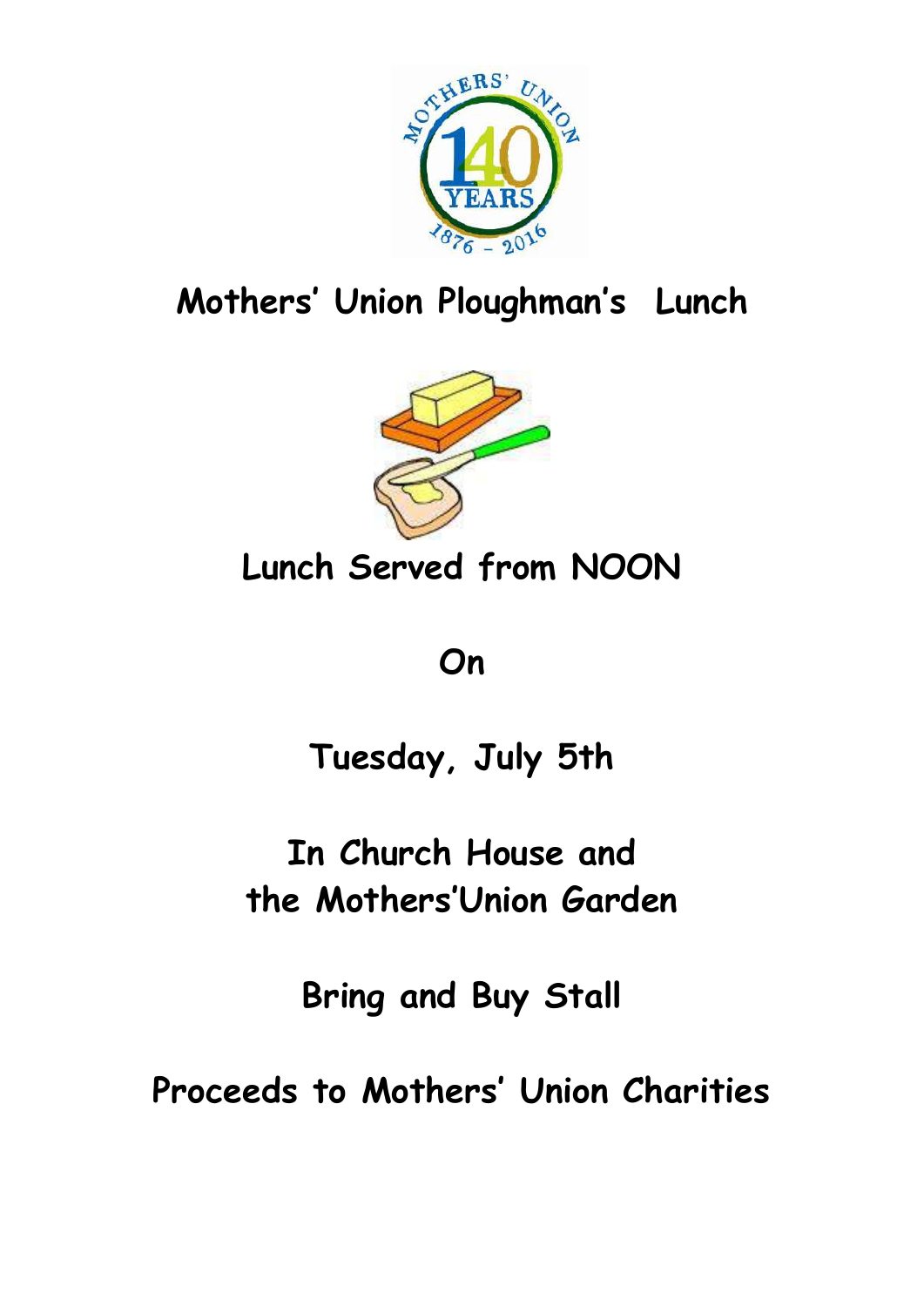| <b>June's Prayer Topics</b>                                                  |                                                                                                                                                                                                                                                                                                                                                                                                      |  |  |
|------------------------------------------------------------------------------|------------------------------------------------------------------------------------------------------------------------------------------------------------------------------------------------------------------------------------------------------------------------------------------------------------------------------------------------------------------------------------------------------|--|--|
| 1 <sup>st</sup> Families<br>and family<br>life                               | - During National Family Week we give thanks for the strength within<br>the Church to support families in the ups and downs of life.<br>- For the new families bringing their children to be Baptised and<br>joining our Church Community.                                                                                                                                                           |  |  |
| 5 <sup>th</sup><br>Mothers'<br>Union                                         | - As we celebrate the official 90 <sup>th</sup> Birthday of the Queen, we give<br>thanks for her Patronage of Mothers' Union and pray that her<br>example of service will inspire us to live out our Christian Faith by<br>supporting families worldwide.                                                                                                                                            |  |  |
| 15 <sup>th</sup> Church<br>magazine<br>Editors/<br>Printers/<br>Distributors | - For editors to find interesting items for the magazine<br>- For all those that help to be able to meet deadlines to ensure<br>timely production<br>- That the new printing machine will be safely installed and that the<br>printing team finds it easy to operate.<br>- Thanks that Hilary is able to do the distribution again following his<br>successful hip replacement operation.            |  |  |
| 27 <sup>th</sup><br>Councillors                                              | - For those making unpopular decisions regarding the development<br>of the reserve sites for housing, to meet the district shortfall<br>- For calm discussion, cool heads and a compassionate outcome,<br>that can be gracefully accepted by those who resist the loss of<br>green spaces.<br>- That sufficient provision can be made to meet the massive<br>demand on our overloaded infrastructure |  |  |
| 29th -<br>House-<br>groups                                                   | - For all housegroup Leaders and members as they talk, learn and<br>grow in faith through their discussions and questioning, as they meet<br>together and that numbers in housegroups can grow<br>- For new housegroup leaders to come forward as every Alpha<br>course initiates a new housegroup                                                                                                   |  |  |
| $30th - MS$<br>Society                                                       | - For those who are starting new drug treatments in the hope it can<br>ease their symptoms<br>-For those whose MS is currently in remission and hope it will remain<br>that way for as long as possible<br>- For those whose MS has caused a relapse and hope that they<br>recover as soon as possible.                                                                                              |  |  |
| Mission<br>Prayer<br>$Topic -$<br><b>MAF</b>                                 | - Thanks that Timor-Leste team is blessed by a local employee who<br>assist with language learning and interaction with local<br>government.<br>- For the Lesotho Flying Pastors project, where MAF partners with<br>local churches to help them reach remote mountain villages with<br>the Gospel                                                                                                   |  |  |
| Weekly<br>Prayer topic<br>- Servers                                          | - For the new chalice team as they start their duties.<br>- That God can make their initial sessions problem free, so they may<br>carry out their duties calmly and thoughtfully.                                                                                                                                                                                                                    |  |  |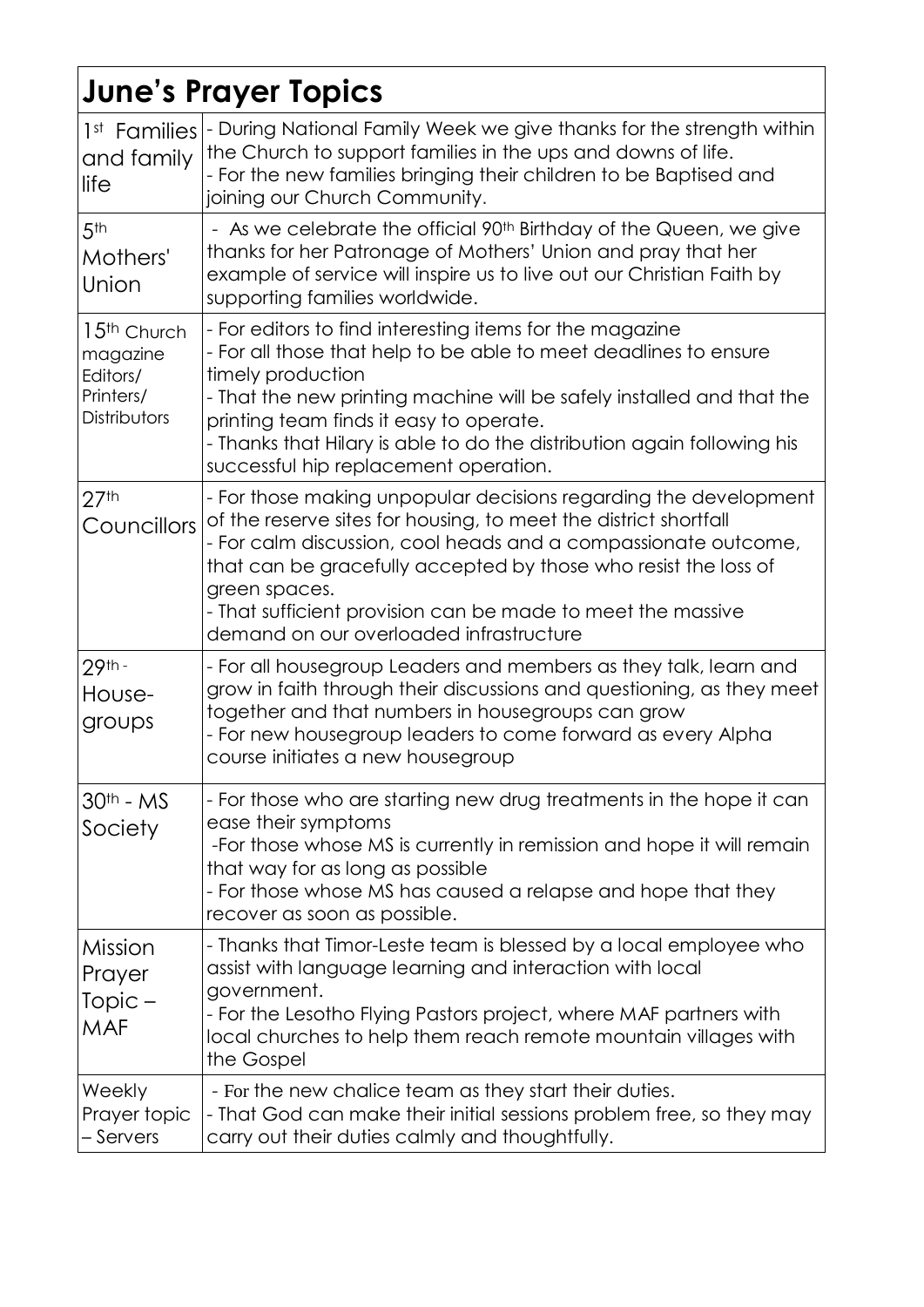### **The US Presidential Election: a view from South Carolina.**

During the early part of May, I was fortunate enough to travel to Hilton Head Island, in South Carolina, where I have friends and an English friend of mine has a time-share flat. It was a welcome change of temperature – 8-12 degrees centigrade to 25-28 degrees. It was during my visit that Donald Trump became the presumptive nominee for the Republican Party having, finally, forced all his opponents to drop out of the race by his commanding lead amongst the delegates to the forthcoming party conference.

South Carolina is a southern state with a Confederate history from the Civil War. Old habits die hard. It is strongly conservative and staunchly Republican. The general view of South Carolinians of President Barack Obama cannot be printed and has to be imagined in its full dreadfulness – and then some.

Yet there is unease amongst Republicans in South Carolina. My friends are Republican in political persuasion, happily without the racist aspects, but they are appalled and aghast that Mr Trump seems to be heading for the nomination of their party. His politics divide – as we have seen in the many reports that have come across in our media – and he is not seen as a Republican Party candidate because his campaign has been self-funded and independent of party. He has used the party as a convenience. His campaign has been financed by the spending of about \$35m of his own money as opposed to the huge sums that are available and have been expended by Hillary Rodham Clinton.

So why has Donald Trump been so successful and what are his prospects? First, there has been and is a huge backlash against the so-called elite of Washington DC and "Government." It is seen as corrupt, inefficient and incompetent. The numbers in Congress and the Senate have meant that President Obama has been hampered as well as hindered in getting his policies passed by the US legislature. An example that especially irks is the budget deadlock that appears to paralyze Washington from time to time when the Democrat President cannot get his fiscal policies through a Republican dominated legislature. People are fed up with the politicians who have run the country for the last few decades – the Bush family and, now the Clintons. People want to see the mould broken.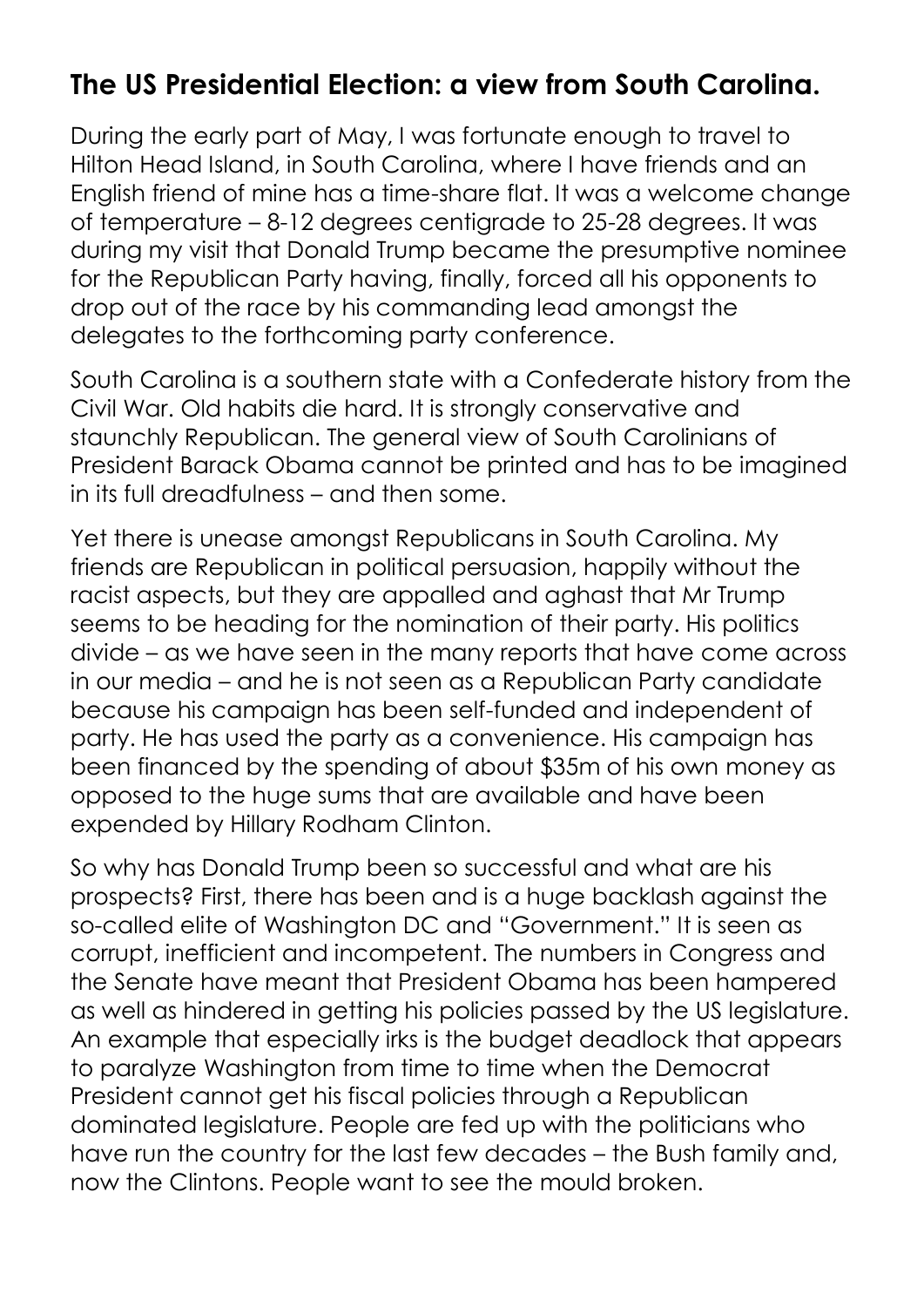Donald Trump has played a canny game, so far. His headlinegrabbing speeches have not cost him anything because he does not have to pay for his utterances being aired in television news programmes – only his adverts and general running expenses fall on his pocket. He has made headlines and has been widely reported. Now that he is the presumptive candidate, his rhetoric will soften and he will try and reach out to some very bruised egos and a suspicious Party as the election approaches. For those who like this sort of thing, it will be interesting and exciting.

For many outside the US, not much is given to his prospects but there is a considerable body of respectable opinion in the country which sees him winning in November. Hillary Rodham Clinton [the "Rodham" is her maiden name and she is using it for obvious reasons] – assuming that she finally defeats Bernie Sanders – another "outsider" who has done far better on an anti-establishment programme – and gets the Democratic party nomination, is not going to find it easy and will certainly not have an easy ride to the White House.

The nightmare scenario from Americans on Hilton Head? Donald Trump in the White House and Boris Johnson in No 10. Politics on both sides of "the pond" are getting interesting!!

#### **Christopher Tyrer**

### **24/7 Prayer for Wycombe**

Acting Together with Loving Kindness - On a Sunday afternoon in March a multi-faith gathering took place at All Saints Parish Church to hear first hand from a young Syrian Kurd called Ahmad who had made a very eventful journey from Syria to the U.K. During one part of his journey he was secreted with several others in a tanker of flour, without the knowledge of the driver, by a smuggler; somebody they all paid to get them to U.K. On that journey they all began to sink into the flour, one of them having to be held up by the rest. They realised their dangerous situation and started to hammer on the side of the tanker to get the attention of the driver. When the driver stopped and opened the hatch of the tanker they found that they were close to the Italian border, in totally the opposite direction to where they had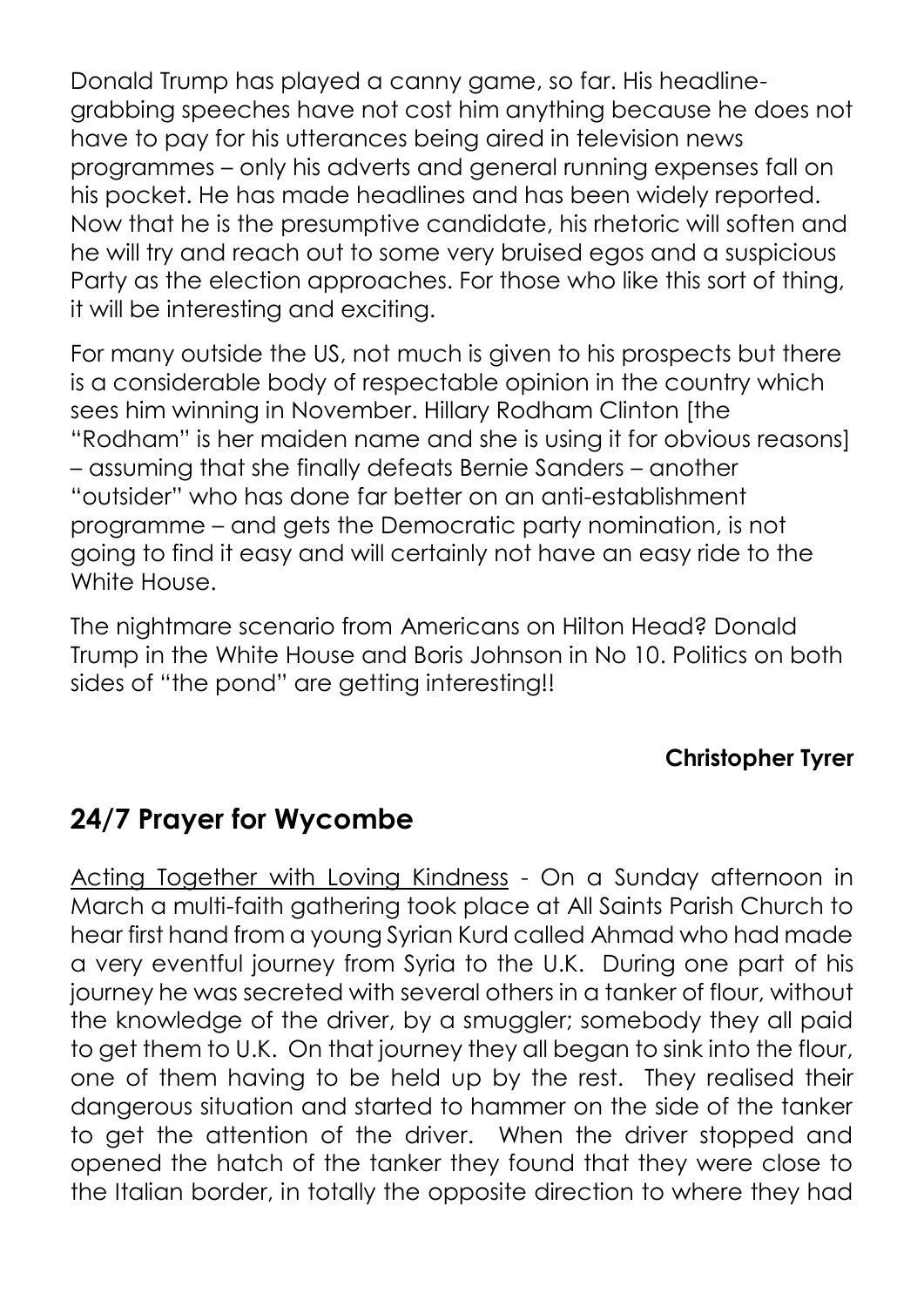paid to go. It's a sad reflection that another human being would exploit them in this way when they were so desperate.

Ahmad's deepest desire was to find a place of safety and peace to bring his family. He had already attained legal status in the U.K. and the Home Office then issued a visa for the rest of his family to join him from Aleppo in Syria and he had just 20 days to arrange this. Eight days after he spoke at All Saints his family made it over from Aleppo in just the nick of time. In just 24 hours, with pledges for everything needed, a furnished flat was provided for them in Wycombe and so they have become the first refugee family who have found refuge here in our town.

On Sunday, 15<sup>th</sup> May, we were able to meet Ahmad, his wife Aisha and their two daughters, one a toddler of about three and a baby of six months, and it was obvious that Ahmad was very emotional about the help and support they had received from Wycombe Christian and Muslim networks and others within the communities working together. We would call it a miracle, God working for good through a desperate situation, and it is hoped that another Syrian family will be able to be helped in the same way in the not too distant future.

Lighthouse - the Christian holiday club for children, takes place during the last week of July and the Wycombe site, which is held at Highcrest Academy on Hatters Lane, have three posts they want to fill. They are looking for a Group Leader for 8 year olds, a Sports Co-ordinator and a Shop Co-ordinator. If you think you might be interested in any of these posts do contact Lighthouse Administration on their website. They also request prayer for volunteers to come forward and offer their services and for local churches to be supportive and encouraging of Lighthouse and promote it within their fellowships.

The Dorcas Project - I caught up with Jo Preston during the first week of May and they are very pleased with their storage facilities at the Big Yellow Box on the London Road. If the ladies of St Michael's laundry team think things have been a bit quiet of late, take heart because things are picking up a bit so the laundry will be filtering through. The day I spoke to Jo she had 14 referrals and they are also beginning to think ahead to their School Uniform Vouchers, which are usually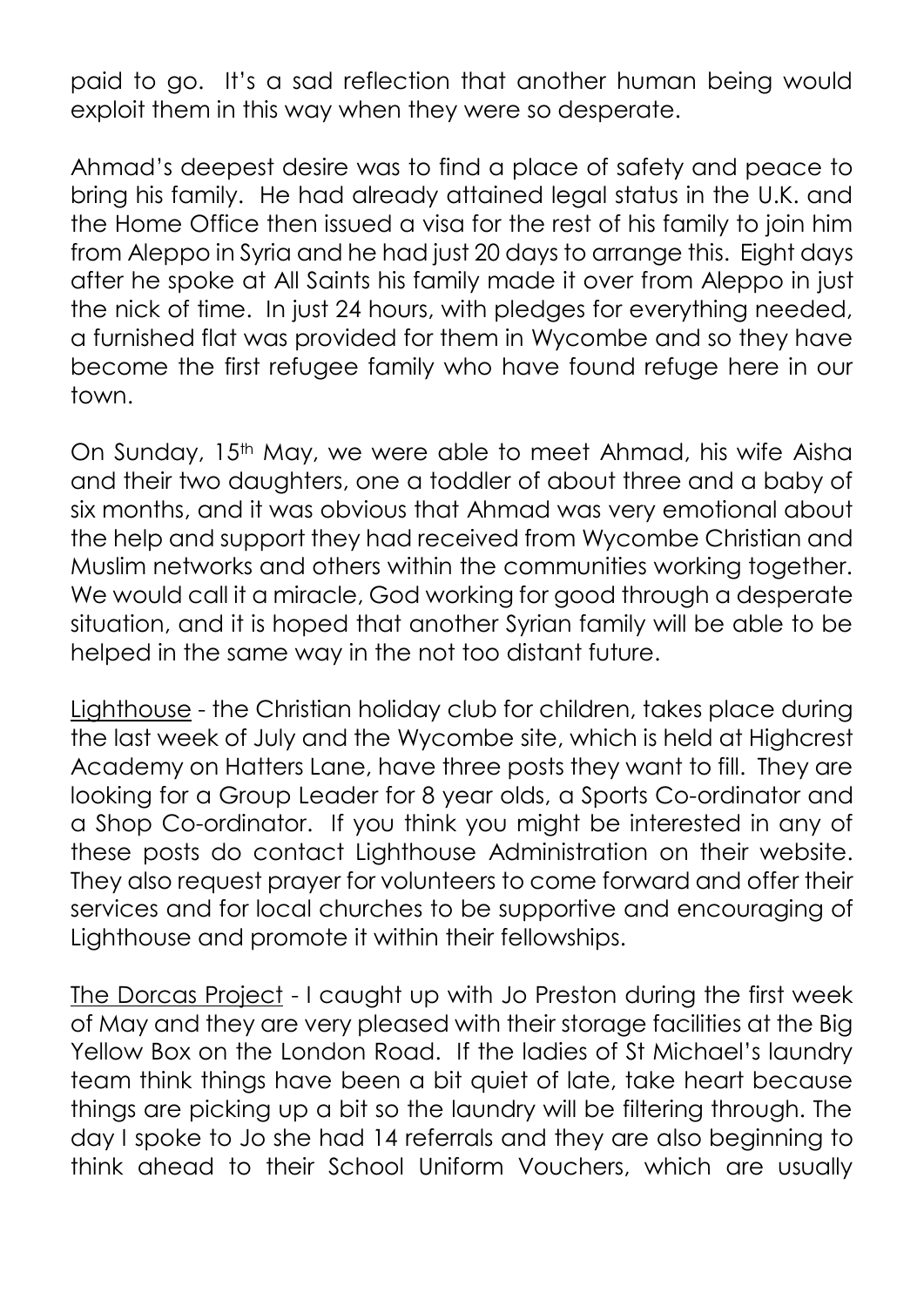handed out just before the school summer break so they are hoping that they will gather enough funds to accommodate all those in need.

Our committed prayer day this month is on **Monday, 13th June,** from 8 am to Tuesday at 8 am. The prayer space will be set up in Church House with all the usual facilities available. Please remember the last hour of prayer in the prayer space will be between 4 – 5 pm, enabling me to clear everything away in the event that Church House may be needed during the evening. The sign-up sheet and Prayer Points can be found on the table at the back of the church at approximately the same time as the June Outlook. Prayerfully consider signing up for one hour of prayer, or part of an hour if that's all you are able to manage, bringing our town and the ministries taking place there before God.

**Yvonne Cook**

### **From the Parish Registers**

#### **Holy Baptism**

On Sunday 8<sup>th</sup> May: Lennon Stuart and Carteleia Sarah Rose, children of James and Bernice Hewson from Park View Crescent, High Wycombe

#### **Holy Matrimony**

On Saturday 30<sup>th</sup> April: Kenneth James Kevin Smithy to Georgina Anne Bavin On Saturday 14th May: Francis Harry Terence Gater to Julia Kirstie Bone

#### **The Departed**

Joan Brooks, aged 89 Roy Baldwin, aged 79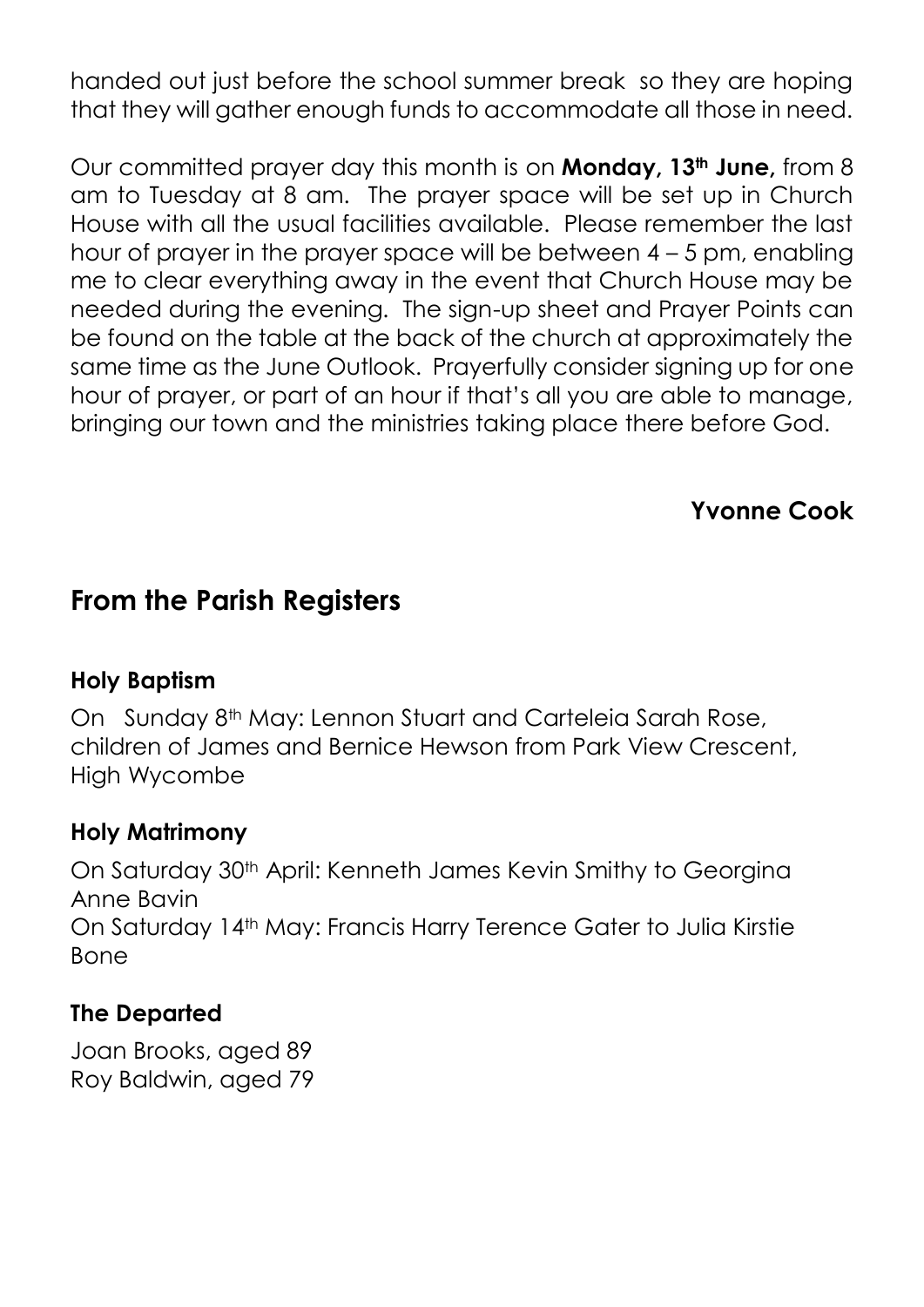### **JUNE CALENDAR**

| Wed | 1  | 11.00 am  | Visiting bellringers: Church Tower                                                  |
|-----|----|-----------|-------------------------------------------------------------------------------------|
|     |    | $1.00$ pm | Knit and Natter: Church House                                                       |
| Sun | 5  |           | 2nd Sunday after Trinity                                                            |
|     |    | 8.00 am   | Holy Communion (Book of Common Prayer)                                              |
|     |    | 9.00 am   | Sung Communion                                                                      |
|     |    | 10.45 am  | All Age Family Service and Holy Baptism                                             |
|     |    | 2.15 pm   | <b>Church House Teas</b>                                                            |
|     |    | 6.00 pm   | Evensong (Book of Common Prayer) (no sermon)                                        |
| Tue | 7  | 7.30 pm   | Mothers' Union: Church House                                                        |
| Thu | 9  | 12 noon   | Tiny Tots' Teddy Bears' Picnic: MU family garden if fine                            |
| Fri | 10 | $1.00$ pm | Wedding: Robert Ferns and Lisa Hubbard                                              |
| Sat | 11 |           | <b>Barnabas the Apostle</b>                                                         |
|     |    | 8.30 am   | Prayer breakfast: Church House                                                      |
|     |    |           | No Holy Communion here on this day, but we are invited to join St Francis           |
|     |    |           | Terriers for their celebration                                                      |
|     |    | 2.30 pm   | Visiting bellringers: Church Tower                                                  |
| Sun | 12 |           | 3rd Sunday after Trinity                                                            |
|     |    | $8.00$ am | Holy Communion (said)                                                               |
|     |    | $9.00$ am | Mattins (Book of Common Prayer)                                                     |
|     |    | 10.45 am  | Family Communion with JC Club                                                       |
|     |    | 2.15 pm   | <b>Church House Teas</b>                                                            |
|     |    | 6.00 pm   | Evensong (Book of Common Prayer) (no sermon)                                        |
| Mon | 13 | 8.00 am   | 24 hours of prayer for High Wycombe: Church House                                   |
| Tue | 14 | 10.30 am  | Visiting bellringers: Church Tower                                                  |
| Wed | 15 | 9.30 am   | Oxford Mothers' Union Trustees meeting: Church House                                |
| Thu | 16 | 9.30 am   | Toddler Group: North Room                                                           |
|     |    | 10.30 am  | Friendship Morning: Church House                                                    |
|     |    | 3.15 pm   | Messy Church: Cryers Hill Methodist Church                                          |
|     |    | 7.30 pm   | Parochial Church Council: Church House                                              |
| Sat | 18 | 12 noon   | Private booking: Church House                                                       |
| Sun | 19 |           | <b>4th Sunday after Trinity</b>                                                     |
|     |    | $8.00$ am | Holy Communion (said)                                                               |
|     |    | 9.00 am   | <b>Sung Communion</b>                                                               |
|     |    | 10.45 am  | Informal Family Service with JC Club                                                |
|     |    | 2.15 pm   | <b>Church House Teas</b>                                                            |
|     |    | 6.00 pm   | Evensong (Book of Common Prayer) (no sermon)                                        |
| Tue | 21 | 10.00 am  | Visiting bellringers: Church Tower                                                  |
| Thu | 23 | 9.30 am   | Toddler Group: North Room                                                           |
| Fri | 24 |           | <b>Birth of John the Baptist</b>                                                    |
|     |    |           | No Holy Communion here on this day                                                  |
| Sat | 25 | 8.30 am   | Mens' breakfast: Church House                                                       |
|     |    |           | New Mozart Orchestra rehearsals: Church and Church House                            |
|     |    |           | New Mozart Orchestra concert: Church                                                |
| Sun | 26 |           | 5th Sunday after Trinity                                                            |
|     |    | $8.00$ am | Holy Communion (said)                                                               |
|     |    | 9.00 am   | Mattins (Book of Common Prayer)                                                     |
|     |    | 10.45 am  | Family Communion with JC Club                                                       |
|     |    | 2.15 pm   | <b>Church House Teas</b>                                                            |
|     |    |           |                                                                                     |
| Wed | 29 | 6.00 pm   | Evensong (Book of Common Prayer) (no sermon)<br><b>Peter and Paul, Apostles</b>     |
|     |    | 10.00 am  | Holy Communion (30 minutes): Church                                                 |
|     |    |           |                                                                                     |
|     |    |           | Oxford Mothers' Union Trustees meeting: Church House<br>Toddler Group: Church House |
| Thu | 30 | $9.30$ am |                                                                                     |
|     |    |           | Christians in the Community Coffee Morning: Church House                            |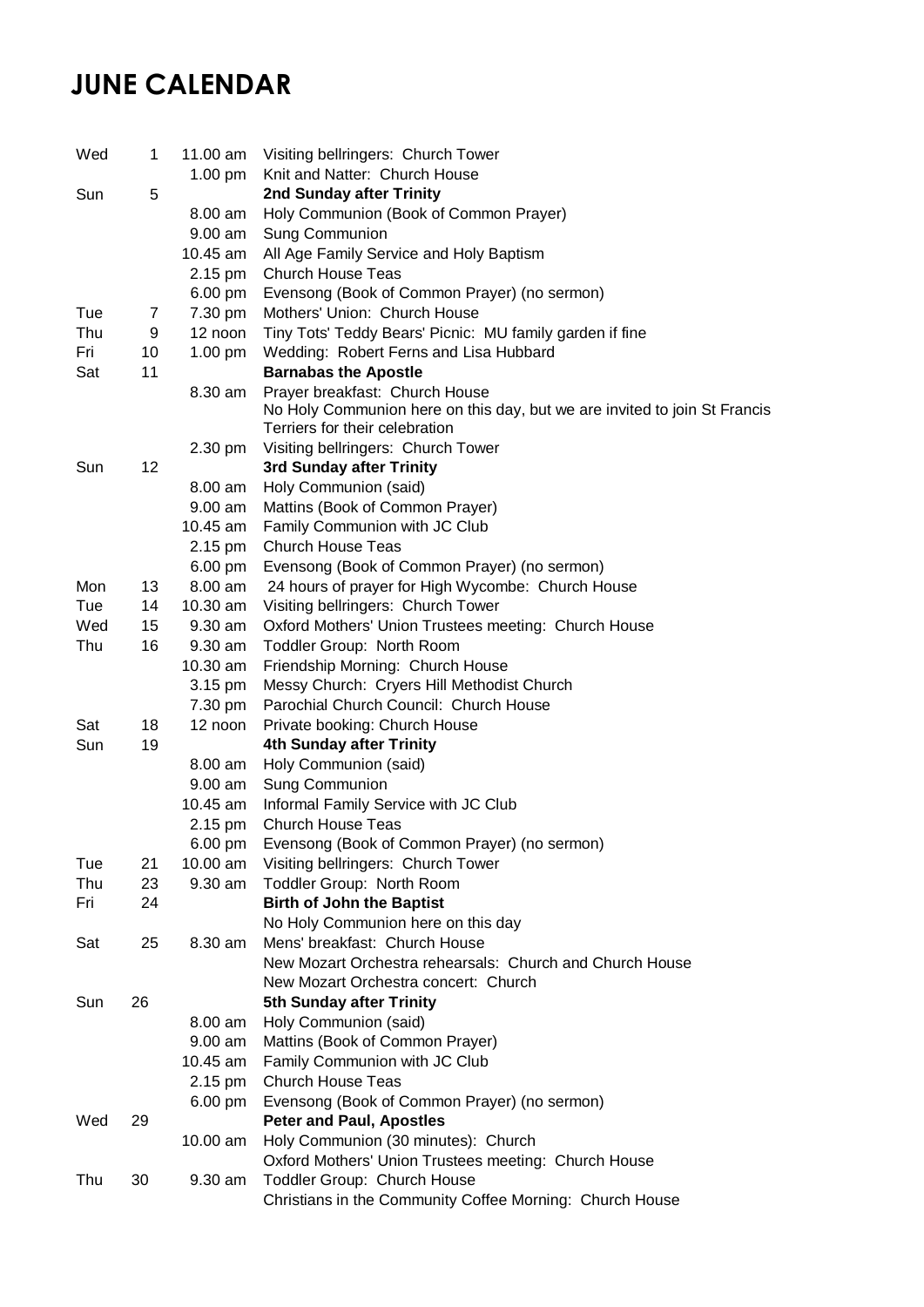# **The Lectionary – June 2016**

| Date             | Lesson                                  | Readers        |                       |           |
|------------------|-----------------------------------------|----------------|-----------------------|-----------|
|                  |                                         | 8.00 am        | 9.00 am               | 10.45 am  |
| 5 <sup>th</sup>  | 2 <sup>nd</sup> Sunday after Trinity    |                |                       |           |
|                  | 1 Kings 17, $8 - 9$ & 17 - 24           | A Stacey       | R or A Gee            | M Dean    |
|                  | Galatians $1, 11 - 24$                  | P Hynard       | S Brice               |           |
|                  | Luke $7, 11 - 17$                       | Priest         | Priest                |           |
|                  | Evensong: Psalm 44                      |                |                       |           |
|                  | Genesis 8, 15 - 9, 17                   | AJ/L Smit      |                       |           |
|                  | Mark 4, 1 - 20                          | S Brice        |                       |           |
|                  |                                         |                |                       |           |
| 12 <sub>th</sub> | 3rd Sunday after Trinity                |                |                       |           |
|                  | 2 Samuel 11, $26 - 12$ , $10 + 13 - 15$ | J Wilson       | H Farrar-Hockley      | C Tyrer   |
|                  | Galatians 2, 15 - 21                    | J Dauncey      | <b>B</b> Brice (check | R Smith   |
|                  | Luke $7, 36 - 8, 3$                     | Priest         | which lesson)         | Priest    |
|                  | Psalm at 9am: 32                        |                |                       |           |
|                  | Evensong: Psalms 52 & 53                |                |                       |           |
|                  | Genesis 13                              | L Stallwood    |                       |           |
|                  | Mark 4, 21 - 41                         | M Morgan       |                       |           |
|                  |                                         |                |                       |           |
| 19 <sup>th</sup> | 4th Sunday after Trinity                |                |                       |           |
|                  | Isaiah 65, $1 - 9$                      | J White        | J Palmer              | Leader    |
|                  | Galatians 3, 23 - 29                    | C Carter       | S Badrick             |           |
|                  | Luke $8, 26 - 39$                       | Priest         | Priest                |           |
|                  | Evensong: Psalms 50 & 57                |                |                       |           |
|                  | Genesis 24, 1 - 27                      | <b>B</b> Brice |                       |           |
|                  | Mark 5, 21 - 43                         | <b>B</b> Doran |                       |           |
|                  |                                         |                |                       |           |
| 26 <sup>th</sup> | 5th Sunday after Trinity                |                |                       |           |
|                  | 1 Kings 19, 5 - 16 & 19 - 21            | J Holmes       | L Stallwood           | C Godfrey |
|                  | Galatians 5, 1 & 13 - 25                | A Jaycock      | E Sadler (check       | H Morley  |
|                  | Luke $9, 51 - 62$                       | Priest         | which lesson)         | Priest    |
|                  | Psalm at 9 am: 16                       |                |                       |           |
|                  | Evensong: Psalms 59 & 60                |                |                       |           |
|                  | Genesis 27, 1 - 40                      | L Smit / AJ    |                       |           |
|                  | Mark 6, 1 - 6                           | E Bailey       |                       |           |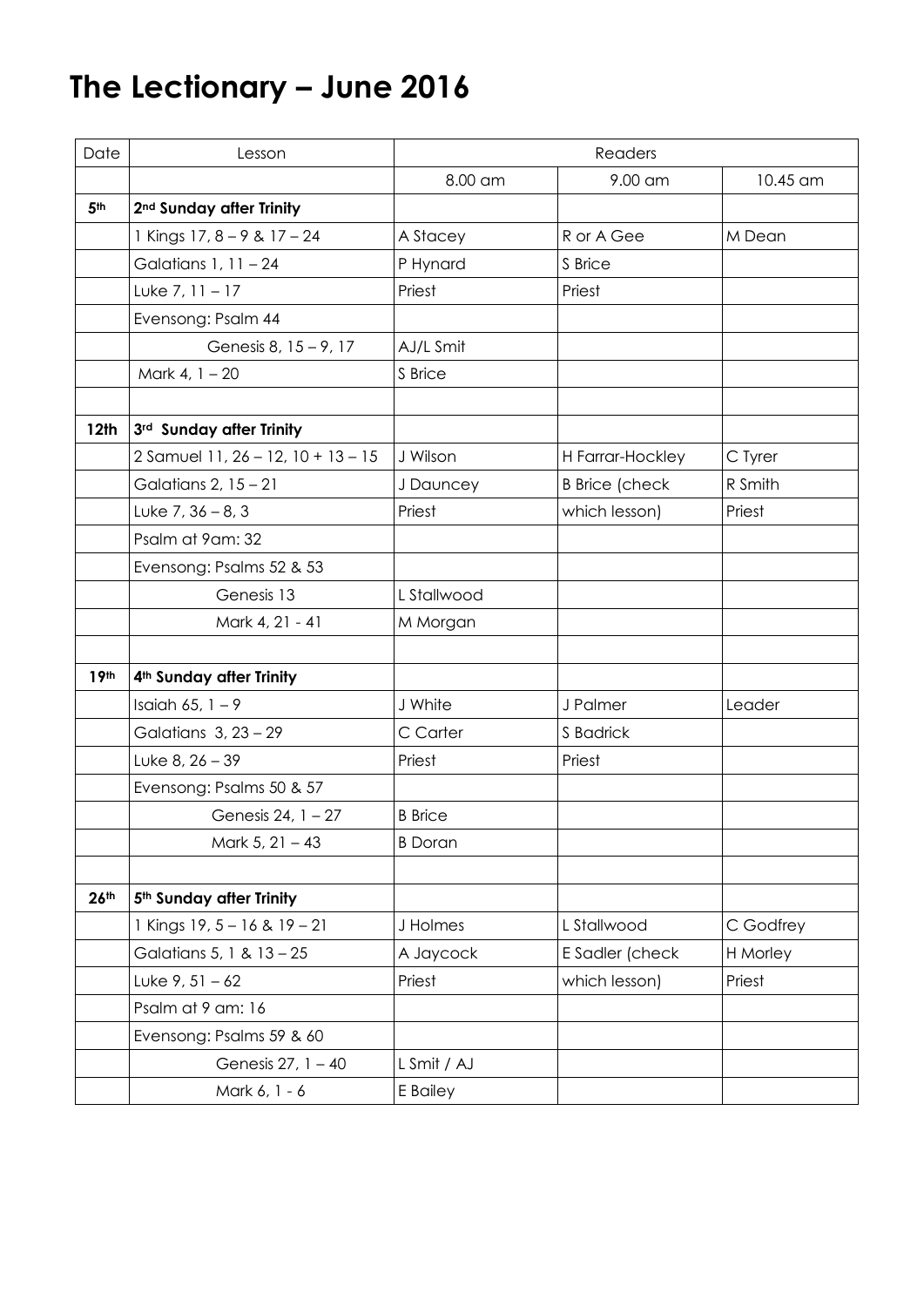# **Regular Meetings and Organisations**

#### **Friendship Morning**

This is a get together in Church House on the 3rd

Thursday each month at 10.30 a.m. It is primarily for those who are bereaved, who live on their own, and for those who are lonely. The emphasis is very much on companionship, and the atmosphere is light and cheerful. Please contact me if you think this is for you.

### **Babies & Toddlers @ St. Michael's**

Babies and Toddlers @ St. Michael's meets every Thursday in term time from 0930 -1130 **in the North Room**. Come for chat, play, craft and refreshments.

Included, every **SECOND** Thursday of the month, will be 'Tiny Tots', a time of fun worship in Church**.**

#### **For details contact Helen Peters – [helen.peters@peters-research.com](mailto:helen.peters@peters-research.com)**

#### **House Groups**

A variety of house groups meet throughout the week: for days and times, or for **further information contact Helen Byrne -**

**[helenbyrne67@googlemail.com](javascript:handleMailto() or 01494 564342.**

#### **Young People's Groups @ St Michael's**

**CYFA** (School years 10+) Alternate Sunday evenings in term time.

**FLASH** (School years 7-9) Monthly Sunday evening in term time.

#### **AWESOME AND ACTIVE**

**(AAA)** (School years 4-6) Monthly Sunday: teatime in term time.

**For dates of meetings for all groups and further details contact Rebecca Hawes - rebecca[@wycombeyfc.org.uk](http://wycombeyfc.org.uk/)**

#### **July/August 2016 Issue of** *Outlook*

*Outlook* is published on the 28th of each month, except July and December. The Editor for the July/August edition is Sylvia Clark. Items for inclusion should reach the Editors by email at:

[mag@hughendenparishchurch.org.uk](mailto:mag@hughendenparishchurch.org.uk)

Hand-written articles should be delivered or posted to Sylvia Clark, 'Failte', Boss Lane, Hughenden Valley, HP14 4LQ.

#### *PLEASE: ALL contributions to be received by 15th June PLEASE*





**Penny Austin – 01494 529596**

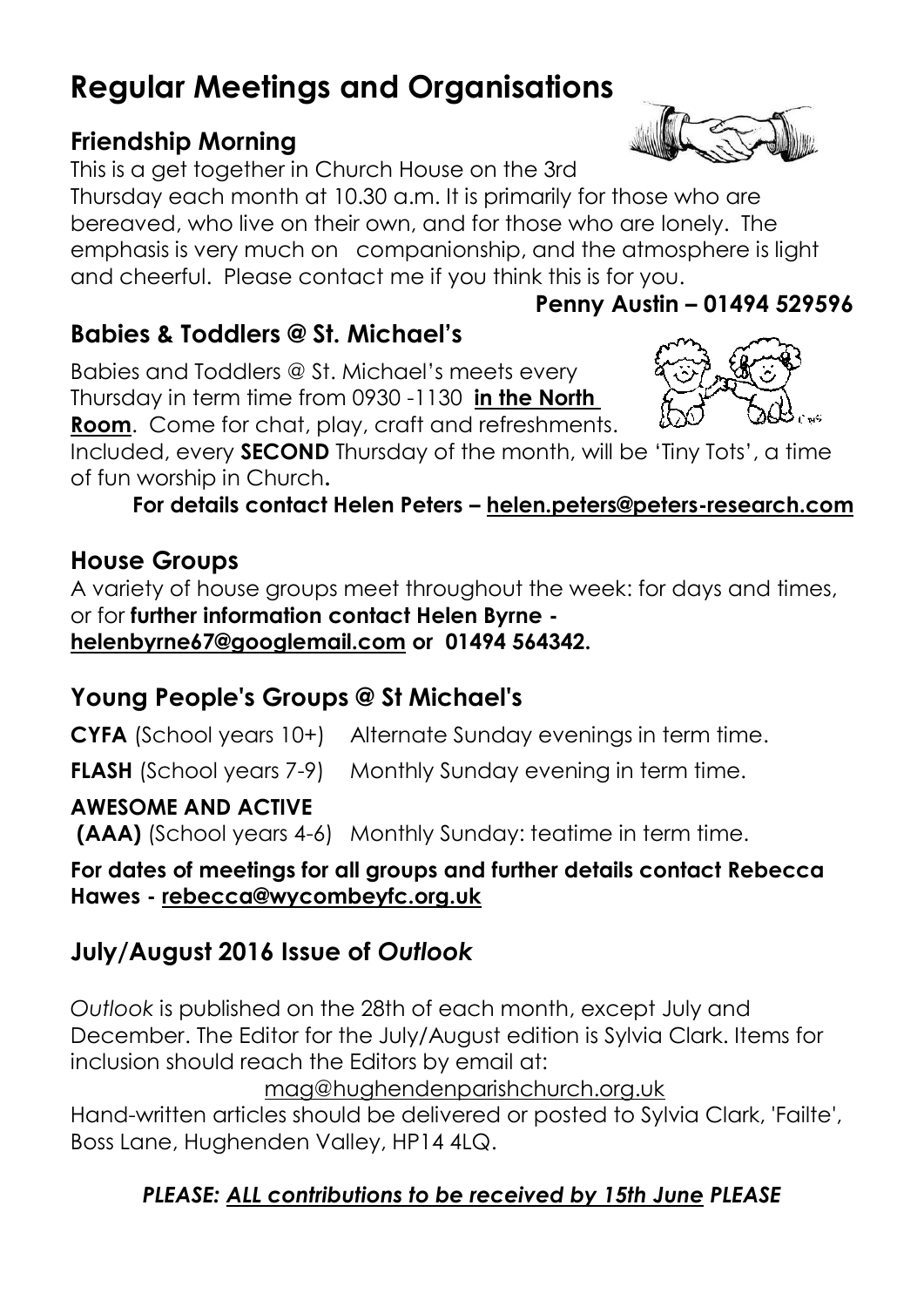#### *Who's Who at St Michael & All Angels*

| <b>VICAR</b>                                        | Induction and Installation: 13 <sup>th</sup> July | To be advised |
|-----------------------------------------------------|---------------------------------------------------|---------------|
| <b>ASSOCIATE MINISTER</b>                           | The Revd Helen Peters                             | 716772        |
| <b>LICENSED LAY MINISTER</b>                        | David Tester                                      | 563354        |
| <b>CHURCHWARDENS</b>                                | Rob Innes                                         | 07958 570330  |
|                                                     | Christopher Tyrer                                 | 01844 344650  |
| <b>PARISH CLERK &amp; VERGER</b>                    | Arthur Johnson                                    | 521471        |
| <b>PARISH ADMINISTRATOR</b>                         | Lin Smit                                          | 462094        |
| <b>CHURCH NOTICES/WEBSITE</b>                       | <b>Ben Brice</b>                                  | 445899        |
| PCC LAY CHAIRMAN                                    | Clare Godfrey                                     | 563296        |
| <b>PCC SECRETARY</b>                                | Beryl Doran                                       | 711909        |
| PCC ASSISTANT SECRETARY                             | Penny Austin                                      | 529596        |
| <b>PCC TREASURER</b>                                | Ian Faulkner                                      | 451279        |
| PCC ASSISTANT TREASURER                             | Arthur Johnson                                    | 521471        |
| PLANNED GIVING SECRETARY                            | Arthur Johnson                                    | 521471        |
| <b>TASK GROUP LEADERS:</b><br><b>COMMUNICATIONS</b> | Jane Tyrer                                        | 01844 344650  |
| <b>PRAYER</b>                                       | Jane Tucker                                       | 534989        |
| <b>YOUTH</b>                                        | The Revd Helen Peters                             | 716772        |
| <b>MISSION</b>                                      | Christopher Tyrer                                 | 01844 344650  |
| <b>OUTREACH &amp; SOCIAL</b>                        | <b>Frank Hawkins</b>                              | 565050        |
| <b>ALPHA COURSE - ADMINISTRATOR</b>                 | Diane Hawkins                                     | 565050        |
| <b>ELECTORAL ROLL OFFICER</b>                       | Arthur Johnson                                    | 521471        |
| <b>DEANERY SYNOD REPRESENTATIVES</b>                | Arthur Johnson                                    | 521471        |
|                                                     | Churchwardens                                     | See above     |
| DIOCESAN SYNOD REPRESENTATIVE                       | Christopher Tyrer                                 | 01844 344650  |
| <b>ORGANIST AND CHOIRMASTER</b>                     | <b>Neil Brice</b>                                 | 445899        |
| <b>WORSHIP LEADER</b>                               | <b>Tony Sackville</b>                             | 446035        |
| <b>TINY TOTS FUN WORSHIP</b>                        | The Revd Helen Peters                             | 716772        |
| AV AND SOUND SYSTEM                                 | <b>Frank Hawkins</b>                              | 565050        |
| <b>SERVERS</b>                                      | Andrew Cole                                       | 442191        |
| <b>MOTHERS' UNION PARISH LINK</b>                   | Ann McCarthy                                      | 712004        |
| <b>CAPTAIN OF BELLRINGERS</b>                       | David Cornwall                                    | 714718        |
| <b>VALLEY FRIENDS</b>                               | <b>Jill Graves</b>                                | 563813        |
| <b>CRECHE ROTA</b>                                  | Jane Lomas                                        | 563629        |
| HUGHENDEN BABY AND TODDLER GROUP                    | The Revd Helen Peters                             | 716772        |
| <b>CHRISTIANS IN THE COMMUNITY</b>                  | Norma Clarke                                      | 563116        |
| <b>FRIENDSHIP MORNING</b>                           | Penny Austin                                      | 529596        |
| <b>CHURCH HOUSE TEAS BOOKINGS</b>                   | Julia Grant                                       | 711939        |
| <b>CHURCH COFFEE ROTA</b>                           | Sylvia Clark                                      | 562801        |
| <b>CHURCH FLOWERS</b>                               | Jean Godfrey                                      | 522198        |
| <b>CHURCH BOOKSTALL</b>                             | <b>Elaine Morley</b>                              | 562714        |
| <b>CHURCH HOUSE BOOKINGS</b>                        | Parish Administrator                              | 462094        |
| <b>HUGHENDEN VILLAGE HALL</b>                       | <b>Christine Powell</b>                           | 07815 163269  |
| <b>NAPHILL VILLAGE HALL</b>                         | Norma Clarke                                      | 563116        |
| <b>OUTLOOK MAGAZINE EDITORS</b>                     | Sylvia Clark                                      | 562801        |
|                                                     | <b>Bob &amp; Jane Tucker</b>                      | 534989        |
|                                                     | Christopher & Jane Tyrer                          | 01844 344650  |
| <b>MAGAZINE PRINTING</b>                            | Brian Clark & Team                                | 562801        |
| <b>MAGAZINE DISTRIBUTION</b>                        | <b>Hilary Farrar-Hockley</b>                      | 528236        |
| <b>SAFEGUARDING OFFICER</b>                         | Jane Tucker                                       | 534989        |